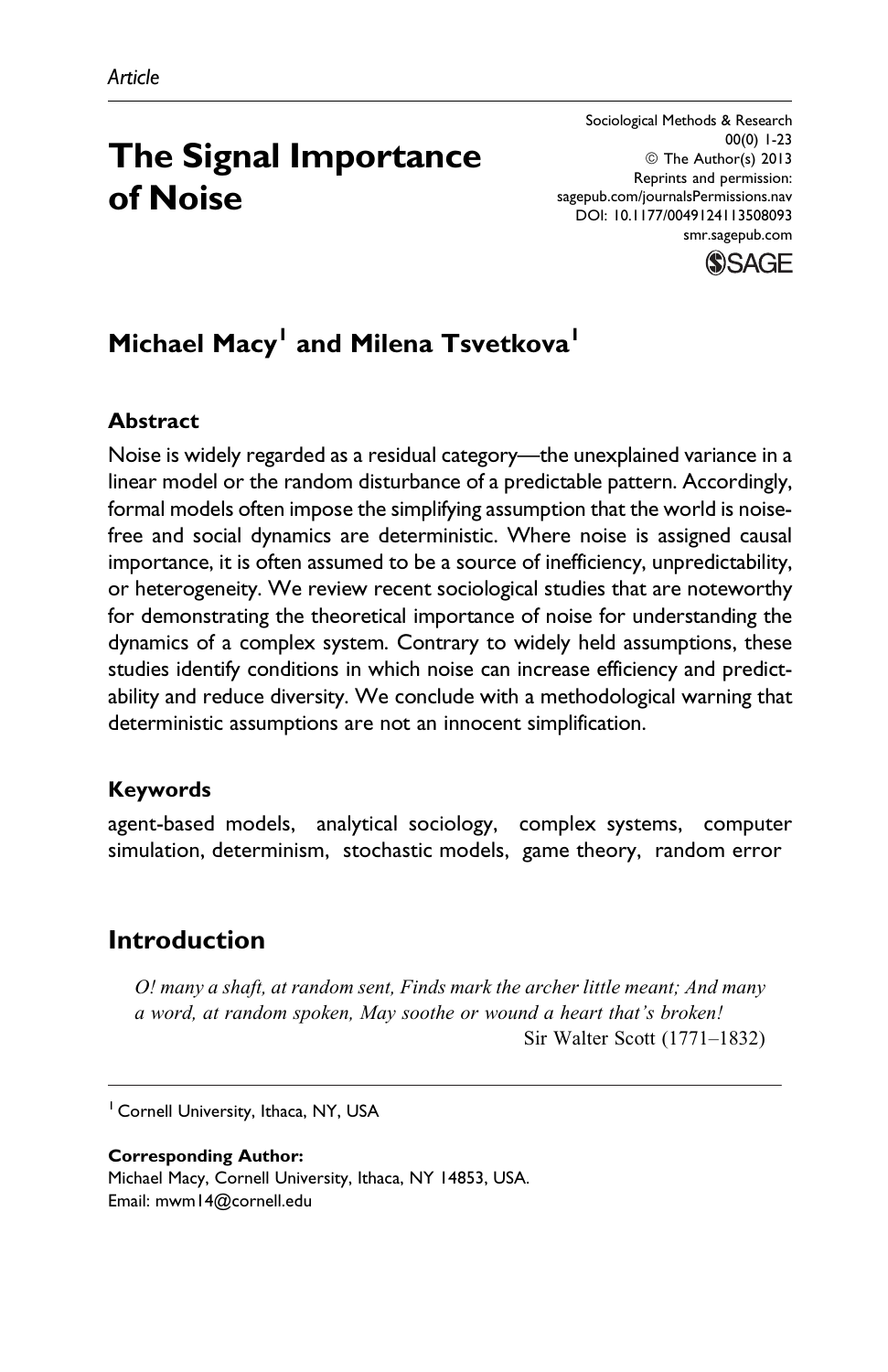Science looks for nonrandom patterns that signal the workings of an underlying causal process. Those patterns are often overlaid with noise that needs to be peeled away to reveal the underlying signal. In statistics, it is the central tendency in the underlying population that motivates the inquiry, not the random variations introduced by the luck of the draw. In linear models, the error term is the unexplained variance, which analysts usually ignore so long as the errors are random. In measurement models, we expect and tolerate some amount of noise, so long as it does not obscure the signal that we are looking for. The signal is the object of inquiry, not the noise.

We take a different viewpoint. The "signal importance of noise" is that it can be decisively important for understanding outcomes. Strip away the noise and you may strip away the explanation. This is not because the world that we are modeling is noisy. There is no problem assuming away random deviation from the central tendency in a distribution of observed outcomes, whether that variation corresponds to an inherently random process or to a systematic process that is simply not yet understood. Rather, we seek to call attention to the flip side of the issue: There is a problem assuming away random deviation from the behavior that is assumed to generate an outcome, whether that deviation corresponds to an inherently random process or to a systematic process that is simply not yet understood. Simply put, our argument is not about whether the world is noisy (although we happen to believe that it is). Our argument is about the theoretical reliability of the results derived from deterministic theoretical models in which noise is assumed away.

Noise does not mean ''unpredictable,'' it means ''uncertain.'' Uncertainty need not imply that the events occur rarely, unintentionally, or unpredictably. Uncertainty can characterize an event with any likelihood, large or small, so long as the probability is not zero or one. Noisy events may be intended (as when people toss a coin to choose a restaurant) or unintended (e.g., mistakes and misperceptions). Noisy events can be predictable, as when the probability distribution over possible outcomes is known, or unpredictable when the distribution is unknown. Whether rare or typical, intended or accidental, expected or surprising, a noisy event cannot be predicted with certainty.

Consider a cage filled with a finite number of red and blue balls, where every ball is uniquely numbered and all but one ball is blue. We then draw a ball at random. If we know the number of red and blue balls, we then know the probability to draw a blue ball, and as the proportion of blue balls increases, that probability approaches one asymptotically. However, no matter how close that probability comes to one, we do not know with certainty what color will be drawn, even in the case where blue is almost (but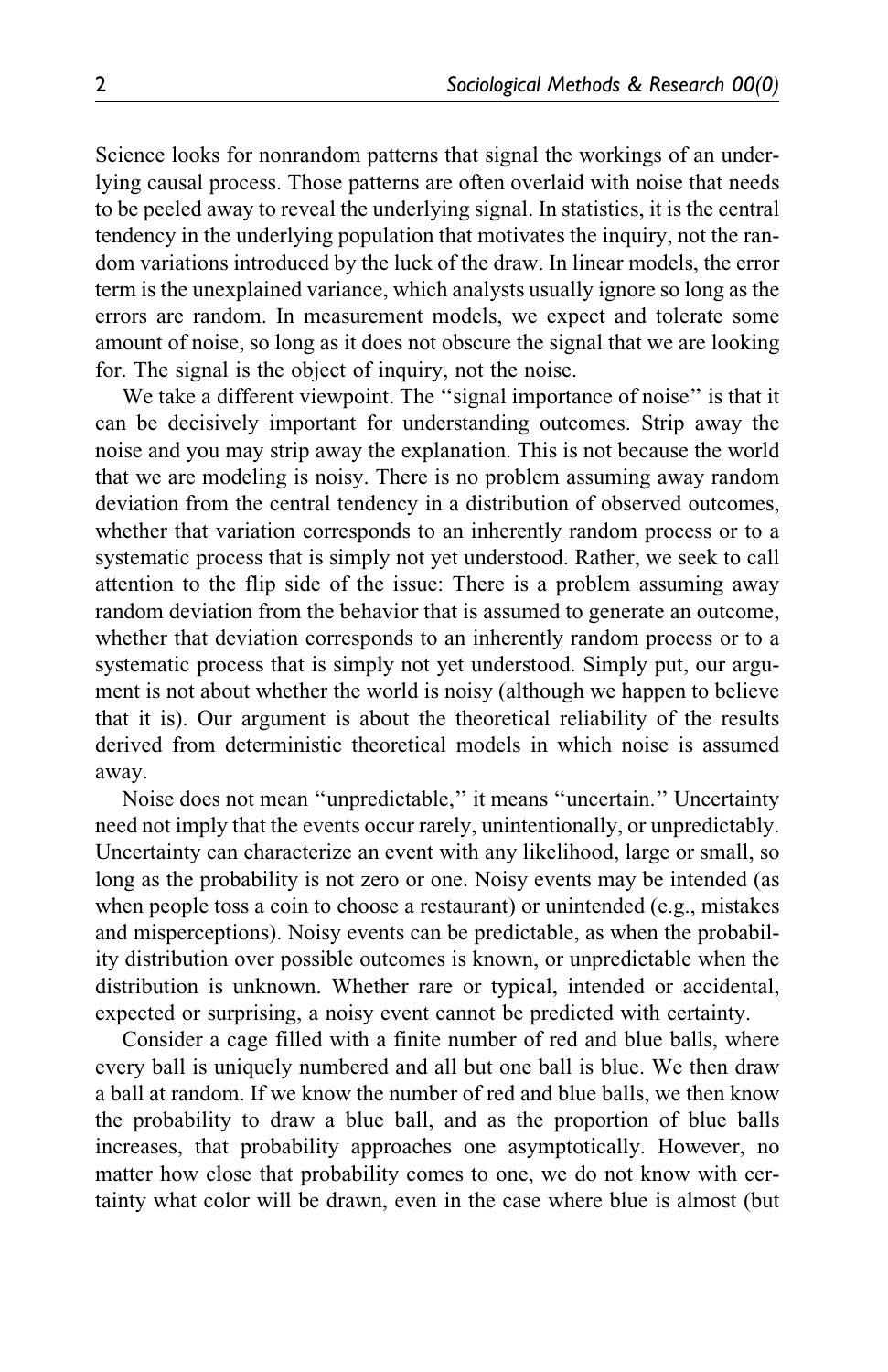not quite) certain to be chosen. That is because every ball in the cage has an equal probability to be chosen, even though the selection of a ball of a given color is not equally likely. Because every ball has an equal probability to be chosen, the sequence of draws will be random, meaning that the events have zero autocorrelation and are independent and identically distributed.

It could be the case that we do not know the number of red and blue balls and hence we do not know the probability to select blue, but this condition is unrelated to whether every ball in the cage has an equal chance to be selected. In either condition—known or unknown probability—the process is stochastic, not deterministic, and the outcome of every draw is inherently uncertain.

The presence or absence of noise is the distinguishing feature of stochastic and deterministic models. Since noise is unbiased, it is tempting to assume it away in order to capture the central tendency or latent pattern that is the object of inquiry. Analytical models based on ordinary differential equations have often relied on a simplifying assumption that the processes under investigation are deterministic, an assumption that makes the models more mathematically tractable. Computational models also tend to be deterministic which makes them easier to debug and allows for dynamics in which equilibrium outcomes can be strictly identified as the absence of change.

Nevertheless, we caution against this simplification, not because deterministic models are empirically less plausible (a problem that we leave for a separate investigation), but because noise can have important consequences for system dynamics that cannot be safely ignored. Historically rooted in physics, this idea is fundamental to the kinetic theory of gasses, thermodynamics, and statistical mechanics (e.g., Prigogine 1976), but is less prominent in the social sciences, and in particular, sociology. Nevertheless, growing interest in analytical sociology—the study of causal processes in dynamical and complex social systems—has led to increasing awareness of the possibility for very small perturbations to behavioral rules or local structure to have highly nonrandom consequences for the dynamics of a complex system. In particular, while noise is often associated with inefficiency, unpredictability, and diversity, under certain conditions, random perturbations can lead to outcomes that are more efficient, more predictable, and less diverse. We review studies in which noise has these highly counterintuitive effects. In these applications, a deterministic model might not only be less empirically plausible, it would be theoretically misleading, in pointing to logical implications of a set of assumptions that do not follow when the determinism is relaxed.

We start with a brief methodological overview of analytical and computational approaches to modeling noise in social interaction, beginning with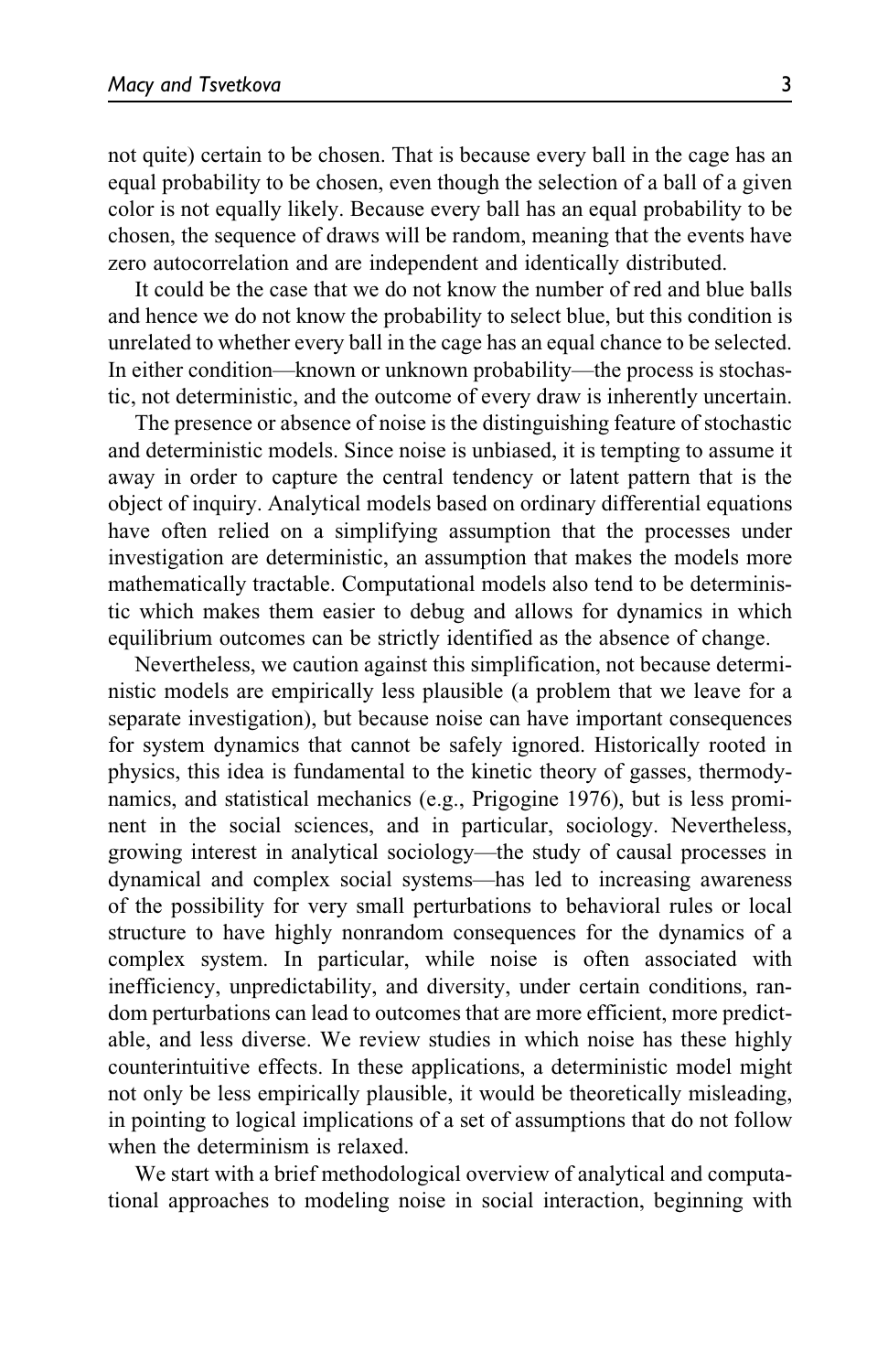game theory. Game theorists have long been aware of the explanatory importance of noise. Game theorists model random deviations from a best response strategy caused by miscalculation, misperception (a ''trembling eye'' that misperceives which button was pressed), or misimplementation (a ''trembling hand'' that presses the wrong button). The best response is the strategy that provides the optimal outcome for a player, given the strategies that the other players have chosen. When all players choose their best response, a Nash equilibrium is said to obtain. Players might deviate from the best response for several reasons. First, perfectly rational players may nevertheless guess incorrectly about others' intentions, as when two people try to pass in a doorway (van de Rijt and Macy 2009). Second, they may misperceive or misinterpret the strategies of others (Axelrod and Dion 1988), due to imperfect monitoring of others' behavior or mistakes in processing the information. Finally, even if an actor correctly calculates the best response, mistakes can be made in implementation, characterized by Selten (1975) as a random ''tremble'' of the hand.

Since noise can represent different behaviors, it can be modeled in different ways (Helbing 2010). Most commonly, the random deviations are assumed to be independent in the population and unbiased with respect to the underlying behavior. This is implemented by assigning an identical error probability to all actors and by drawing the nonoptimal action uniformly at random from all other possible actions. If, instead, the deviations tend to be biased, the nonoptimal action can be drawn using a different distribution (compare, for instance, the effect of uniformly distributed noise in Pineda, Toral, and Hernández-García (2009) to the effect of normally distributed "white" noise in Mäs, Flache, and Helbing 2010). Further, a deviation from the best response strategy may be more or less likely under different conditions. For example, when there is a lot at stake, actors are hypothesized to be more likely to deliberate carefully and less prone to make costly mistakes. This has been implemented by modeling the probability to deviate from the best response as a function of the payoff (e.g., Binmore and Samuelson 1994; McFadden 1973; Montanari and Saberi 2010; Seymour 2000; Young 2011).

These advances in game theory have led to increasing awareness of the importance of noise in other applications as well. In particular, computational modeling has allowed researchers to systematically investigate the effects of noise in models of complex systems. Computational methods allow researchers to relax simplifying assumptions needed for mathematical tractability. In particular, agent-based computational (ABC) models have enabled researchers to relax the simplifying assumption of a noise-free world. In contrast to equation-based analytical approaches, ABC modeling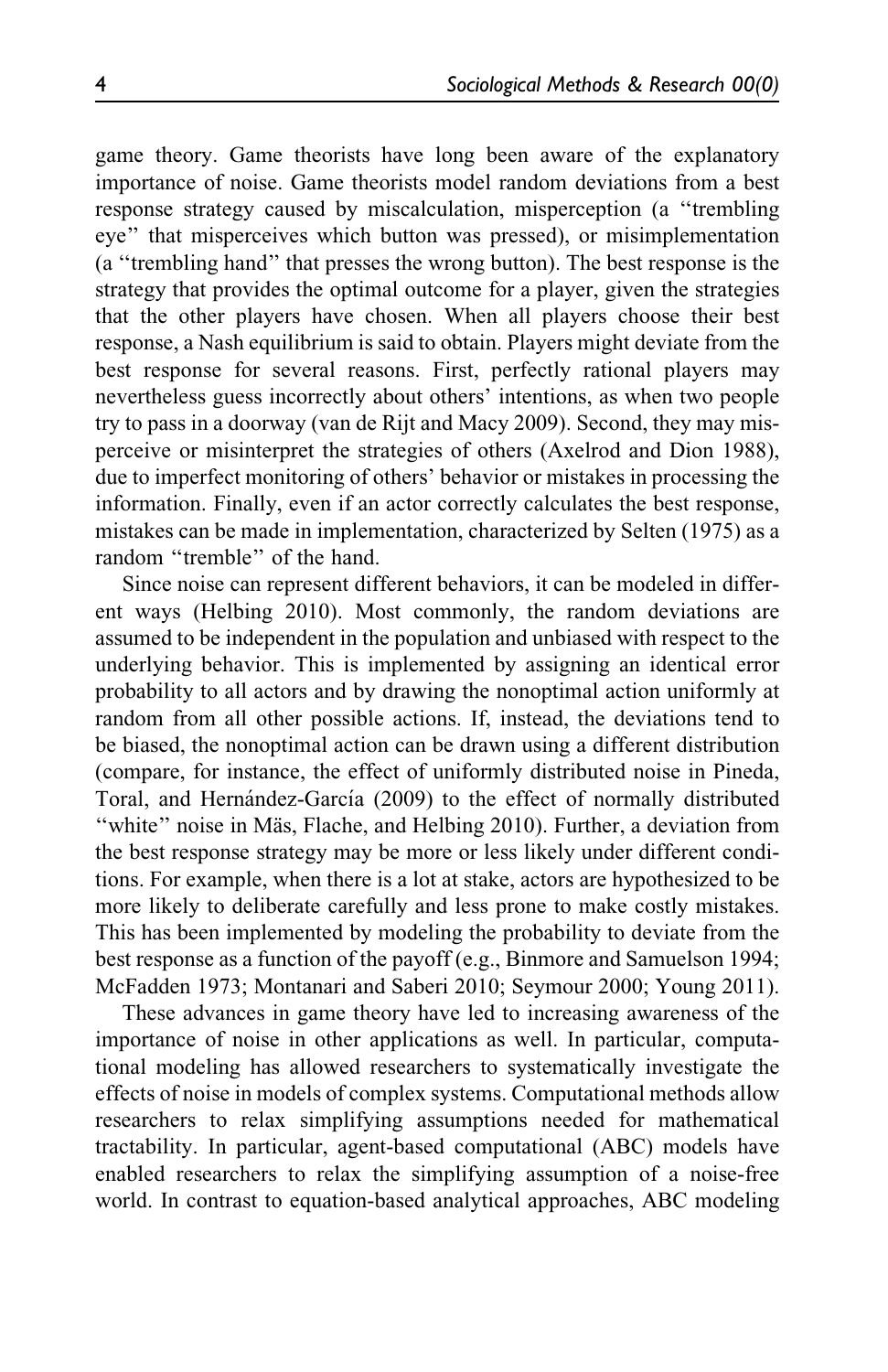replaces a single model of the population with a population of models, each corresponding to an autonomous but interdependent actor (or ''agent''). As in game theory, the modeler supplies a set of micro-level assumptions about the properties of heterogeneous agents who then interact under constraints corresponding to a set of contextual assumptions such as network structure. The properties of the population emerge out of the interactions among the agents. This method allows investigators to identify the logical implications at the population level of a set of micro-level behavioral assumptions. As with game theory, these implications are often highly counterintuitive and motivate empirical studies to test the hypotheses suggested by the model (Clark 1991; He and Wong 2004; Macy 1995; Ruoff and Schneider 2006; Strang and Still 2004; Valente 1996; Willer, Kuwabara, and Macy 2009).

Although ABC models can be purely deterministic, most models are stochastic. The outcomes of a stochastic model are typically a probability distribution rather than a single ineluctable result. In this review, we survey stochastic models in which the central tendency of the distribution of outcomes turns out not to resemble the unique outcome in an otherwise identical deterministic model. Examples include paradoxical effects in which noise:

- $\bullet$  increases both the diversity of new technologies and organizational practices and their average success,
- $\bullet$ allows cultural diversity to collapse and cultural diffusion to diversify,
- makes residential integration more likely in populations that are less tolerant of ethnic minorities,
- $\bullet$  makes collective action more likely to occur but less likely to diffuse, and
- $\bullet$  accelerates the spread of viral information and disease, yet retards and obstructs the diffusion of costly or risky innovations.

We have grouped these studies around three surprising implications of noise that have been identified in social science applications of computational models: Noise can increase efficiency, improve predictability, and decrease diversity.

#### Noise and Efficiency

Noise is often assumed to interfere with efficiency and optimality, but recent studies show that it can also have the opposite effect. We begin by examining models in which noise is socially inefficient and then consider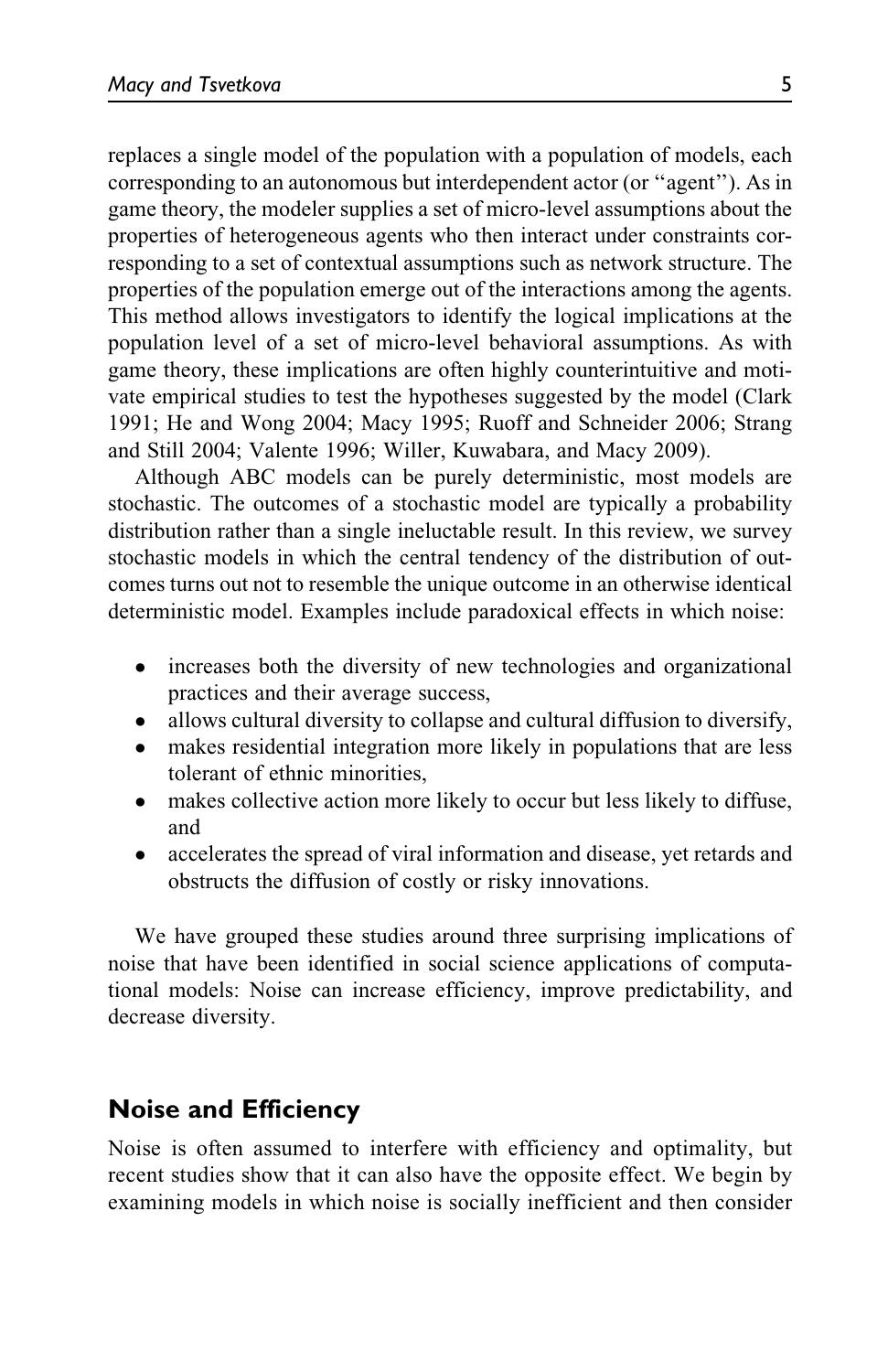some paradoxical situations in which noise can be individually and/or collectively beneficial.

Even small amounts of randomness can drive a system away from an optimal equilibrium, especially if this equilibrium is fragile. The ultimate example is an equilibrium between nuclear superpowers based on a strategy of instant massive retaliation (known as mutually assured destruction [MAD]). Although the world has so far survived the danger, the equilibrium is vulnerable to the inability to entirely eliminate the possibility of an accident with fatal consequences for human civilization.

A more familiar example is an accidental affront that triggers an endless cycle of recrimination between feuding neighbors. Citing Ghandi's original insight that an ''an eye for an eye leaves everyone blind,'' Kollock (1993) showed how small amounts of noise can lead to the collapse of cooperation in repeated play of the Prisoner's Dilemma. In this game, players have a choice between two actions, ''cooperate'' and ''defect.'' Although cooperation yields the maximum mutual benefit, each actor is always individually better off by defecting in a single play of the game. That is not true, however, if the game is ongoing. In a famous study, Robert Axelrod showed how the cumulative benefit from mutual cooperation in future interactions may outweigh the temptation to defect in the current moment, which Axelrod calls ''the shadow of the future'' (Axelrod 1984; Axelrod and Hamilton 1981). Axelrod invited leading experts in game theory to submit strategies to compete against each other in a computerized tournament. The winner was TIT FOR TAT, a simple strategy that starts by cooperating but thereafter responds in kind to the partner's previous action. The strategy is successful because it is nice (it does not defect unless provoked) and also forgiving (it will resume cooperation if the opponent stops defecting), but it is not naive (it always retaliates when provoked).

However, Kollock (1993) demonstrated a potentially devastating weakness. TIT FOR TAT is vulnerable to random errors that can trigger an endless cycle of retaliation (Molander 1985; Reeves and Pitts 1996). Using computer simulation, he showed that more generous and forgiving strategies (e.g., TIT FOR TWO TATS) can perform better in the presence of small amounts of noise. Signorino (1996) identified a related vulnerability. Not only is TIT FOR TAT insufficiently forgiving, it also lacks contrition, that is, it is unable to accept punishment after its own unprovoked defection. While forgiveness is required to prevent endless cycles of recrimination triggered by the partner's "trembling hand" or one's own misperception, contrition is needed to correct for one's own miscue or the partner's misperception.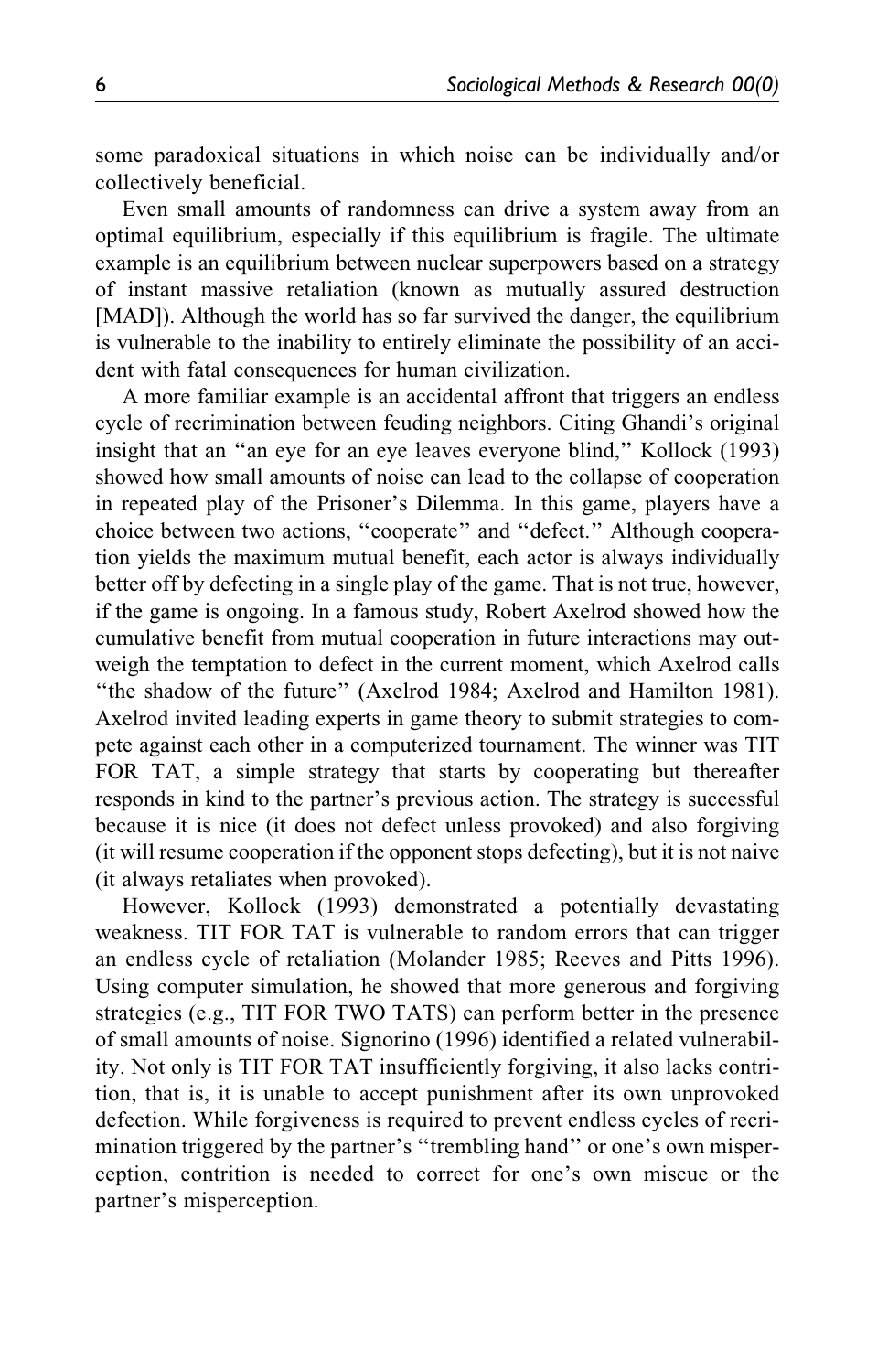Helbing and Yu (2009) demonstrated another way that noise can undermine cooperation in the Prisoner's Dilemma. In a noise-free world in which players imitate the strategy of their most successful neighbor, cooperation can be sustained when cooperators are clustered on a spatial network. However, cooperation collapses when a random mutation causes a cooperator to defect. The higher payoff to defectors then causes defection to quickly spread.

Noise can also be incorporated in games as a mixed strategy equilibrium. For example, in the game of Chicken, two drivers speed toward each other, and each has two choices: to swerve to avoid the oncoming driver or stay the course. The collectively optimal equilibrium outcome is for one player to swerve to avoid a collision and the other to stay the course. This equilibrium is collectively optimal in that there is no alternate outcome that is as good or better for both players simultaneously. Game theorists refer to this as a *pure* strategy equilibrium because each player is committed to just one of the two possible choices. There is also a mixed strategy equilibrium in which each player assigns a positive probability to swerving and staying, such that both players are indifferent between the two actions. However, there is now the risk that both players will randomly choose to stay the course, resulting in a collision that both would prefer to avoid. Thus, both players will be better off to coordinate their actions on a pure strategy equilibrium in which one driver gives the right of way to the other and nothing is left to chance.

These studies illustrate the danger of assuming noise away in a deterministic model of social interaction. In the absence of noise, cooperation can be sustained by strategies of reciprocity/retaliation, by clustering of cooperators, and by the willingness of one side or the other to avoid an action that might lead to a catastrophe. However, the deterministic assumption turns out to be a surprisingly fragile simplification. Any nonzero error rate is sufficient to trigger the collapse of social order under conditions in which cooperation would otherwise thrive.

The vulnerability to random error demonstrated by Kollock and by Helbing and Yu resonates with our naive intuition that noise—like snakes, forest fires, and the common cold—is generally something that we would prefer to avoid. Yet, like these other seeming annoyances (which are themselves not necessarily noisy), it turns out that noise can also be indispensable, as shown in the studies we turn to next.

Although random errors usually prevent rational actors from making optimal choices, game theorists have identified a situation in which deliberate randomization is the individually optimal strategy—when we need to keep other players guessing about our intentions. A good example is the penalty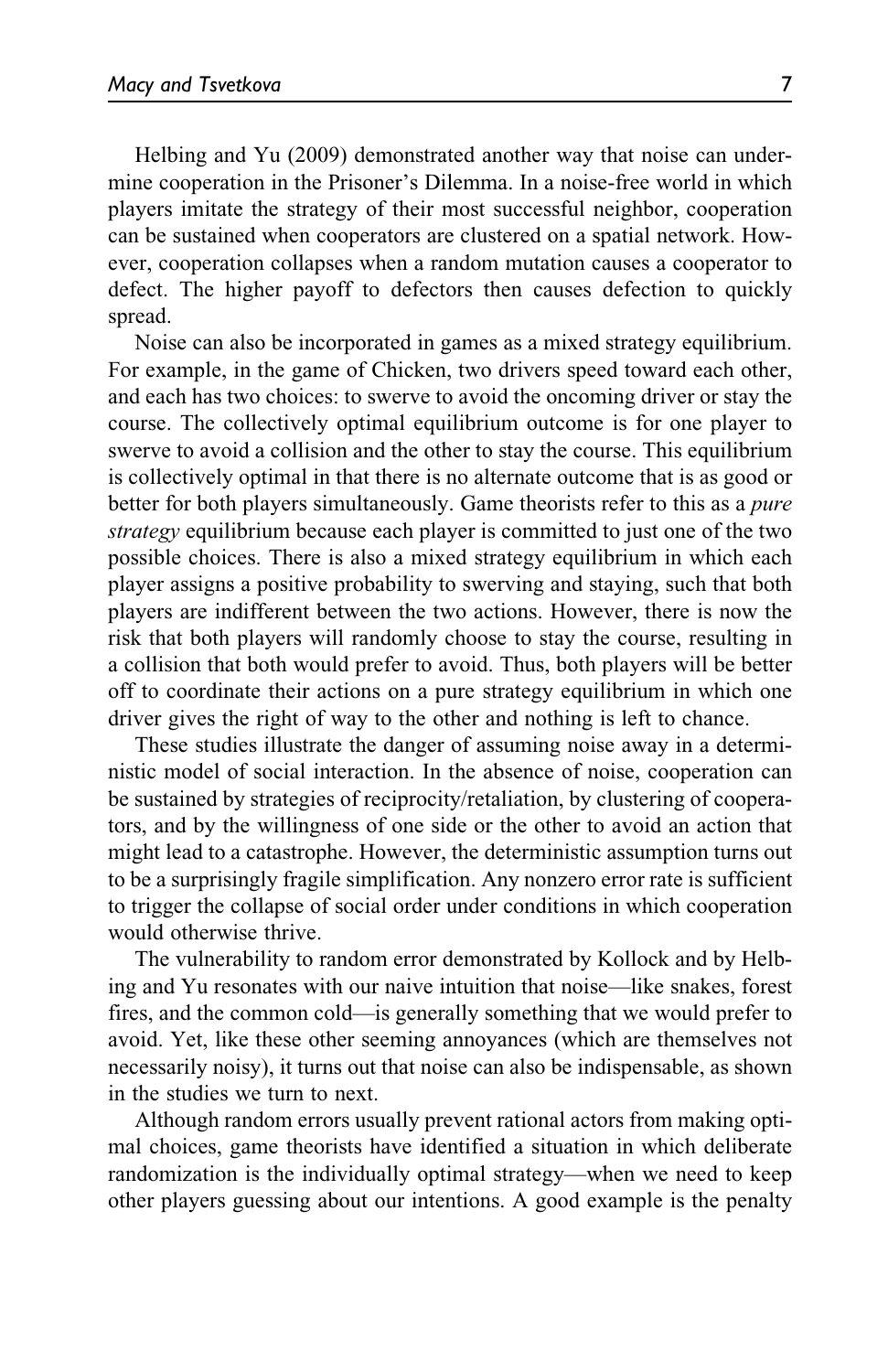kick in soccer (Chiappori, Levitt, and Groseclose 2002). If the kicker favors one direction and the goalie knows this, then the goalie will have an advantage, and vice versa if the kicker knows that the goalie has a bias. Thus, both sides are better off to choose directions randomly, by playing a mixed strategy, as in ''mixing it up.'' By keeping the other player guessing, mixed strategies are the unique best response in zero-sum games like the penalty kick, "matching pennies," and "rock, paper, scissors." In zero-sum games, one player's loss is another player's gain. A mixed strategy can also be a best response in games in which there is an opportunity for mutual gain and mutual loss.

There are other situations in which random errors can improve the collective as well as individual outcome. A simple (and somewhat trivial) example is the flip side of the problem identified by Kollock (1993). If people defect in iterated Prisoner's Dilemma only because they do not trust others to cooperate, a random act of cooperation can generate an endless cycle of reciprocation in the same way that random defection can trigger an endless cycle of retaliation (Bendor, Kramer, and Swistak 1996). Helbing and Yu (2009) discover similar effects of noise in a spatial Prisoner's Dilemma game with imitation and migration. Players imitate successful neighbors and migrate to empty locations where their strategy would be more successful. Under these assumptions, the authors found that noise can trigger a transition from a collectively suboptimal to optimal equilibrium. In a world where everyone almost always defects, random mutation eventually creates a small cluster with enough cooperators to make cooperation viable, despite the vulnerability to exploitation by defectors. ''Success-driven migration'' attracts defectors but also allows cooperators to protect themselves from invasion by becoming densely packed. In this way, cooperation can spontaneously emerge through a chance event that triggers a cascade. The authors conclude: ''The level of cooperation decreases with the noise strength [ ... ] but moderate values [of noise] can even accelerate the transition to predominant cooperation'' (p. 7).

More generally, noise can disrupt premature lock-in on a suboptimal equilibrium and allow agents to discover a superior solution. This possibility lies behind the process of annealing in metallurgy—heating the metal introduces noise to the movement of atoms, which allows them to rearrange, which in turn results in fewer imperfections in the crystal structure. Processes like this led computer scientists and mathematicians to develop search algorithms based on stochastic optimization. If the search stalls near a suboptimal solution, random perturbation spontaneously pushes the algorithm toward uncharted areas of the search space (Spall 2003).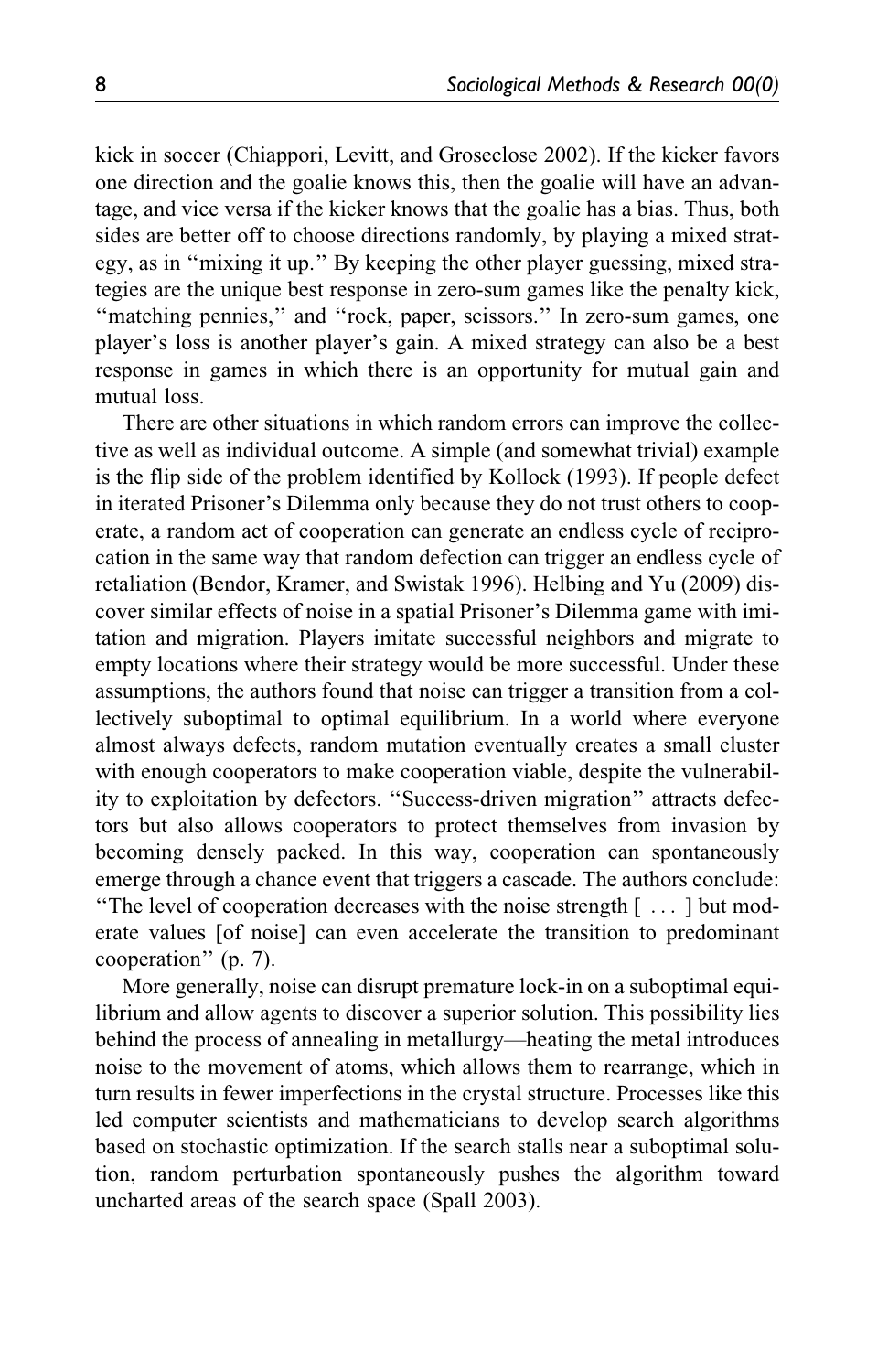Biological evolution is a compelling example of stochastic optimization in nature, in which random errors (in the form of genetic mutations) contribute to the search for adaptive solutions. Random mutations can increase or decrease an organism's fitness and therefore have no inherently adaptive function. It is natural selection, not mutation, that allows evolution to find better solutions to adaptive problems. However, without mutations, natural selection will eventually exhaust the genetic diversity of the population. Without heterogeneity, recombination is unable to build on partial solutions to find more adaptive strategies. Mutation restores heterogeneity in the face of selection pressures that tend to reduce it. Too much mutation of course is also suboptimal, but a small amount is essential to allow evolutionary exploration of an uneven fitness landscape that can trap the population on a ''false peak.''

Principles of evolutionary search have been applied to technological innovation and organizational learning, such as March's model of the trade-off between exploitation and exploration (March 1991; see also Helbing, Treiber, and Saam 2005; Lazer and Friedland 2007; Miller, Zhao, and Calantone 2006). March argues that although ''the exploitation of old certainties'' has short-term benefits, ''the exploration of new possibilities'' improves organizational performance in the long term. Exploitation involves copying best practices, analogous to the process of natural selection in biological evolution and with the same problem of premature lock-in on suboptimal solutions. By allowing for random search as well as systematic independent inquiry, exploration increases the diversity of possible solutions competing for selection/exploitation.

#### Noise and Predictability

In linear models, the slope parameters allow prediction of an outcome based on the state of one or more covariates, while the error term represents random deviation of the observations from the predicted values. Similarly, random measurement error obstructs accurate identification of an object of investigation. More generally, if an event is random, then a particular occurrence of the event cannot be predicted, even if the probability distribution is known.<sup>1</sup> Intuition therefore suggests that the outcome of a process will become less predictable as the level of noise in that process increases. Nevertheless, in this section, we review studies of social dynamics in which the introduction of small amounts of noise makes the outcomes more rather than less predictable.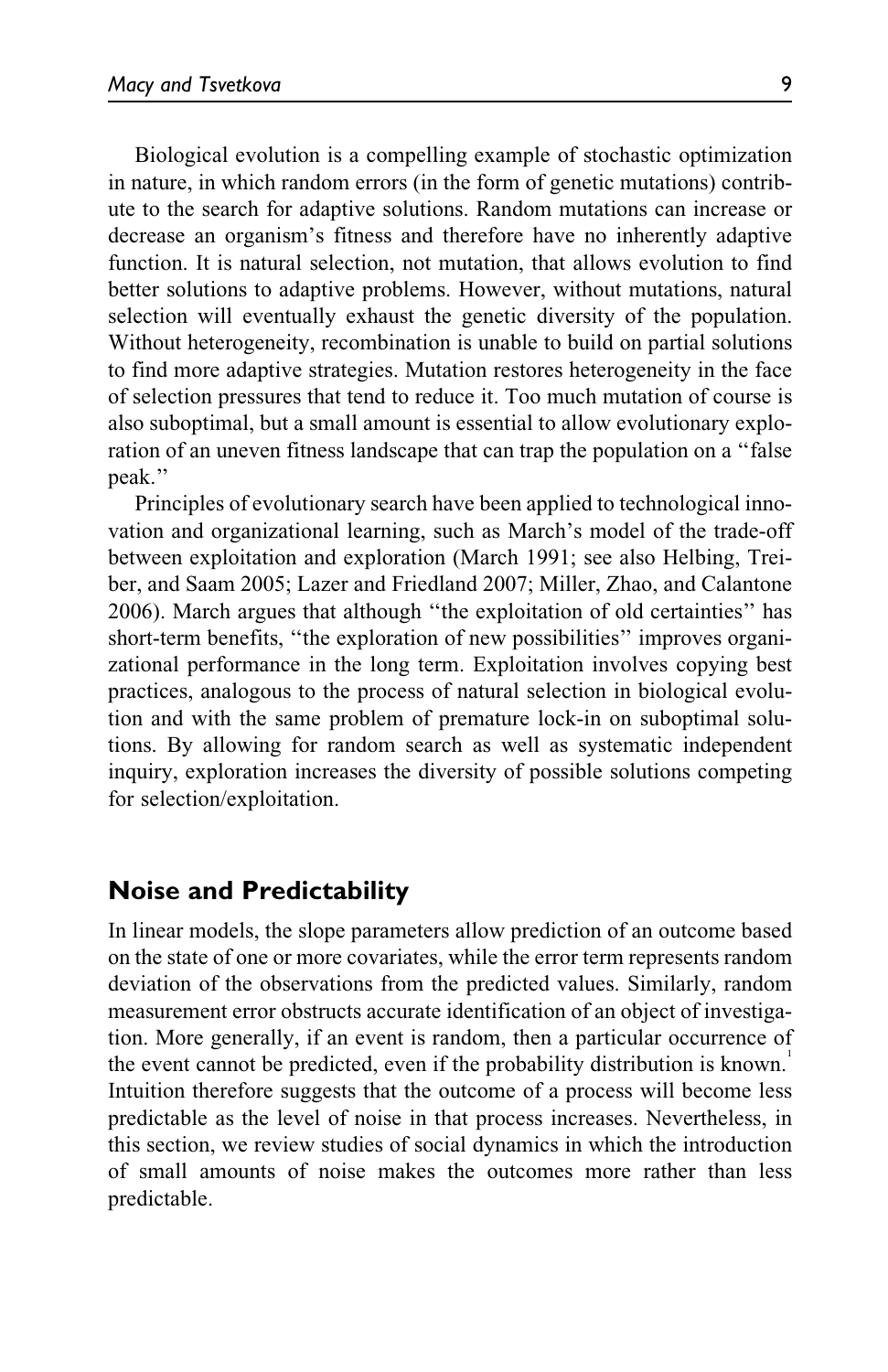Granovetter's (1978) threshold model of collective behavior provides a compelling illustration. Granovetter modeled a threshold as the critical number of participants at which an individual becomes willing to join a collective behavior. The weaker the individual's interest in a successful mobilization, the greater the tendency to wait to see how many others are willing to participate. Depending on the distribution of individual thresholds, cascades are possible in which each additional participant triggers participation by others. Granovetter showed how a cascade can stall if it reaches a gap in the distribution of thresholds. To take an extreme example, suppose everyone has a threshold of  $N - 1$ , that is, no one will participate unless everyone else does. Not surprisingly, collective behavior in this population is very likely to fail. Equally unsurprising, if everyone has a threshold of zero, the collective behavior is guaranteed to succeed. But suppose everyone has a threshold of one. Although the level of interest in a successful mobilization is nearly as strong as the threshold-zero case, the threshold-one outcome is identical to the case of threshold  $N - 1$ —everyone looks around to see if someone else will be the first mover and therefore no one participates. These stylized illustrations demonstrate a key insight of Granovetter's article: The equilibrium level of participation need not correspond to the level of interest in successful mobilization.

The outcome in each of these examples is a deterministic Nash equilibrium. It is a Nash equilibrium because the level of participation is such that each individual has chosen their best response given the actions of others. It is deterministic because the outcome is completely controlled by the values assigned to the model parameters and hence will always be the same, no matter how many times the experiment is repeated. Hence, the equilibrium level of participation can never change.

Now suppose instead that the model is stochastic rather than deterministic. Specifically, suppose everyone in the threshold-one population has some epsilon probability to participate, no matter how many others have already done so. Again, everyone is waiting around for someone to go first. But this time, someone eventually acts by chance rather than by threshold, triggering a cascade. The outcome in the threshold-one case is now almost indistinguishable from the threshold-zero case and very different from the case of threshold  $N - 1$ . This shows that Granovetter's insight, while theoretically interesting, rests on a deterministic assumption that is empirically implausible.

The stochastic version of the threshold model yields a counterintuitive insight of its own. For very small epsilon, each individual has only a very small probability of experiencing a random event, but the probability that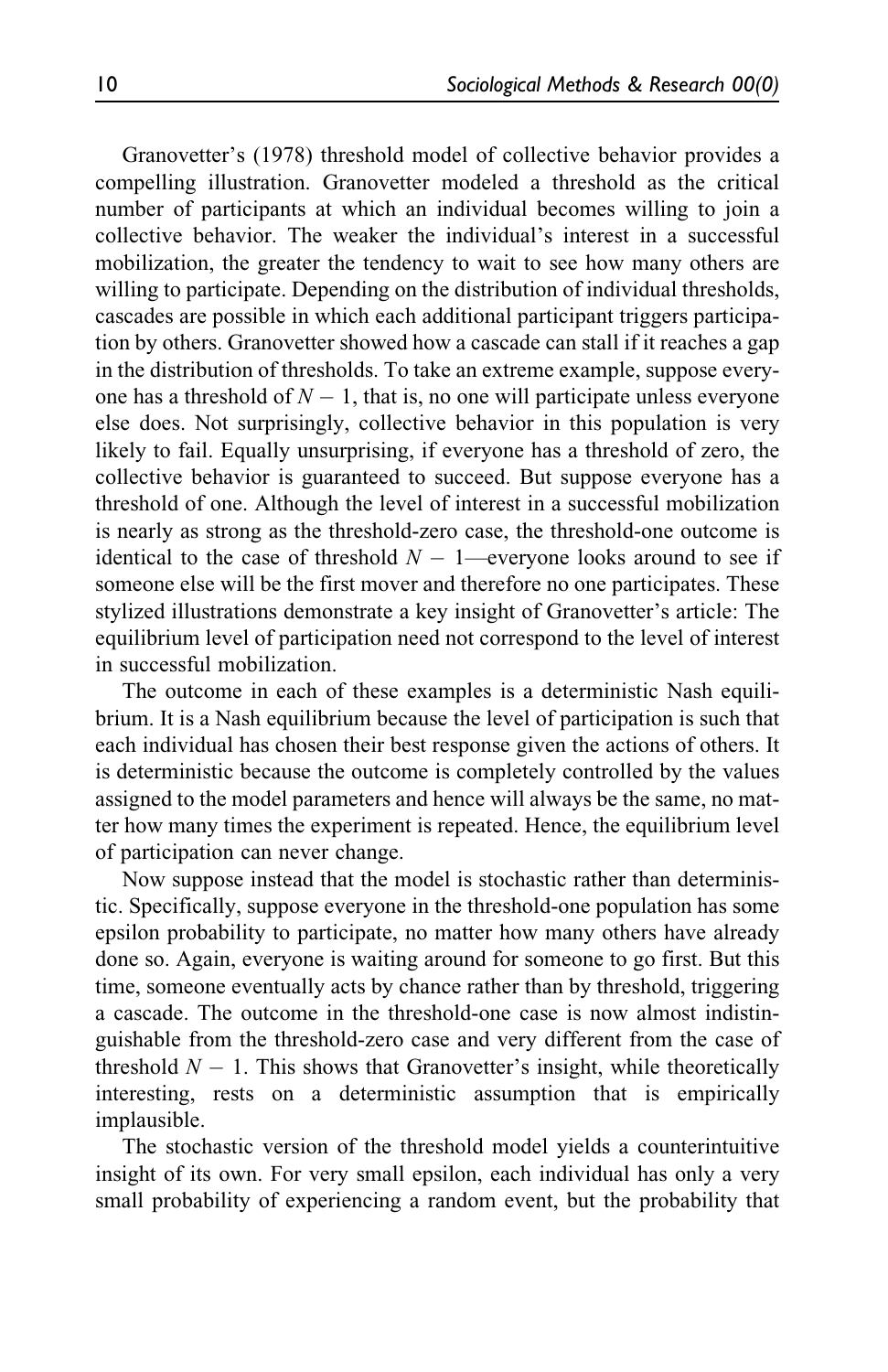someone will trigger a cascade increases exponentially with N. (Technically, the probability of the trigger event is  $1 - (1 - \varepsilon)^N$ ). This insight illustrates one of the most important discoveries in the theoretical literature on collective action—''the paradox of group size'' (Oliver and Marwell 1988). The larger the population, the higher the probability that there will be a chance outlier (or perhaps a small group of outliers) who is willing to go first.

The introduction of noise into Granovetter's deterministic model has an additional surprise: System behavior becomes more predictable, not less. If we know everyone's threshold, the deterministic model can predict the outcome of the mobilization perfectly. The problem arises when thresholds are unknown. Although Granovetter's aim was not to model predictability, a key result is that, depending on the location of the gaps in the distribution of thresholds, every possible outcome—from zero to N participants—is a potential equilibrium, regardless of the average level of interest in the mobilization. It is not hard to imagine that observers might have a reasonable estimate of the average interest in a successful mobilization, from which we can estimate whether the average threshold is closer to 0 or to  $N - 1$ . In contrast, it is much more difficult to locate in advance the gaps in the distribution of thresholds that might cause a cascade to stall. In the deterministic model, the outcome is highly sensitive to those gaps, and therefore difficult to predict. But if we assume that the process is stochastic, these deterministic equilibria can be disturbed by a random, idiosyncratic decision to participate, allowing the cascade to proceed. As a result, the long-term tendency of the stochastic process can be expected to correspond with the level of interest in the outcome. In short, adding noise makes the outcome more predictable, given prior knowledge of the level of interest in the outcome among the members of the population. Or to put it the other way around, the assumption that the world is noisy allows us to have greater confidence that the likelihood of a successful collective action increases with the level of interest in success. If we lived in Granovetter's deterministic world, that confidence would be unwarranted, for the reason that Granovetter identifies.

Granovetter did not relax the deterministic assumption and did not note the possibility that noise can make outcomes more predictable. Game theorists, in contrast, have developed this paradoxical effect of noise into an important line of theoretical research, beginning with the pioneering work of the evolutionary biologists Smith and Price (1973). Smith and Price used game theory to model an evolutionary process in which Nature selects strategies based on their average payoffs. The evolutionary application confronts an important limitation of classical game theory—the assumption that players exercise rational foresight. This assumption may be warranted for games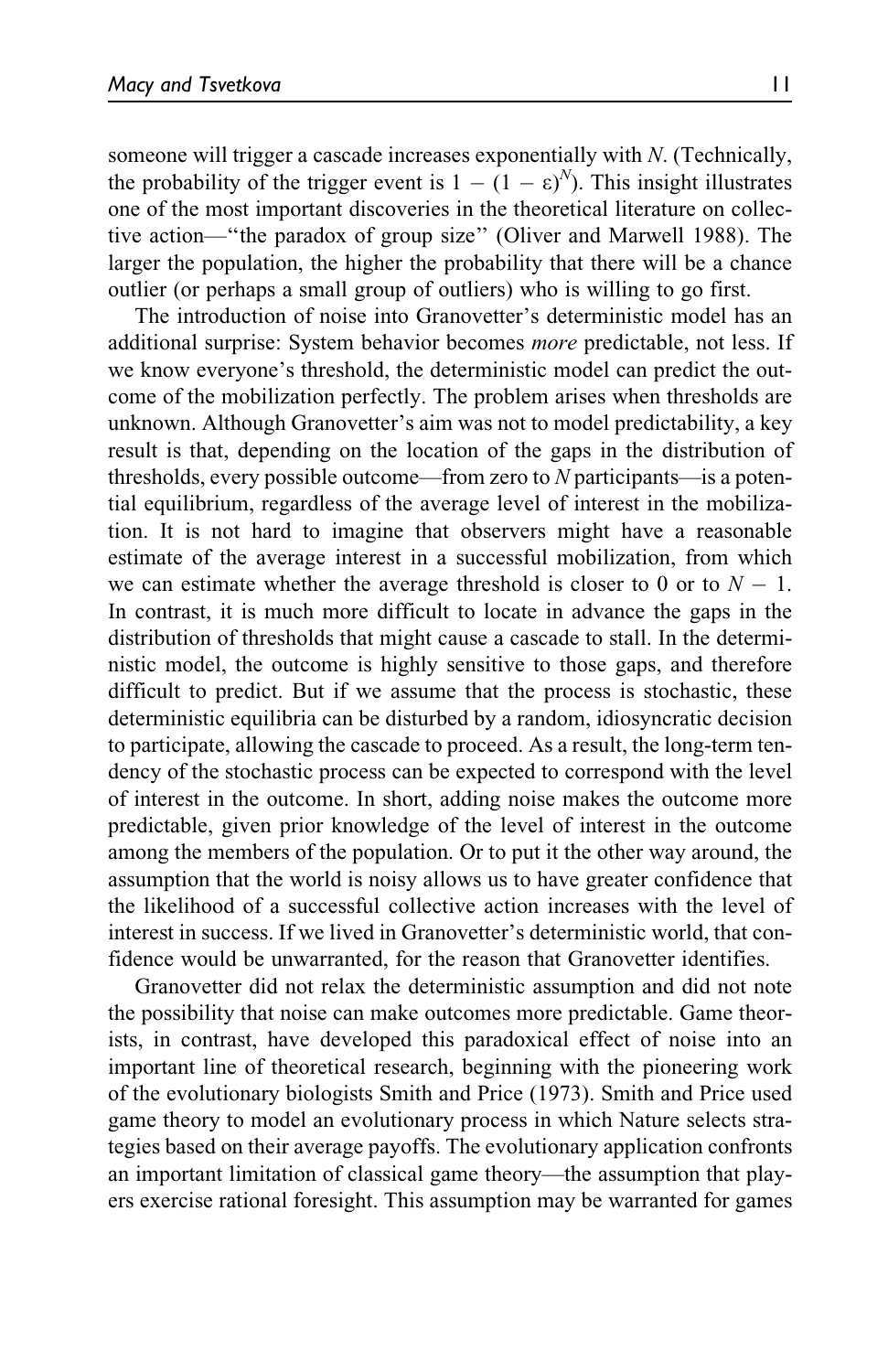played by expert strategists in business, politics, and the military who have learned how to use backward induction to identify their best initial move by reasoning back from the last move in a sequence. However, this assumption introduces a teleological error for optimizing processes that rely on trial and error, not rational foresight. Building on biological insights, Smith and Price (1973) proposed "evolutionary stability" as a refinement that eliminated any Nash equilibrium based on a strategy that, once adopted by every player, could still be invaded by a randomly mutated alternative. For example, in repeated play of Prisoner's Dilemma, TIT FOR TAT is a Nash equilibrium but it is not evolutionarily stable because it can be invaded by a random mutant variation that always cooperates, which in turn can make the population vulnerable to invasion by another mutant that always defects.

At about the same time as the discovery of evolutionary stability, Selten (1975) proposed another refinement—the ''trembling hand''—that eliminates any equilibrium that cannot withstand the effects of random perturbation. Suppose two friends enjoy meeting at a restaurant for dinner more than eating alone at home, but they really hate eating alone at a restaurant. This game has two Nash equilibria in which the friends eat together, whether at home or at a restaurant. However, eating at the restaurant is not trembling hand perfect (assuming a world without cell phones). That is because there is always a small chance that the friend will not show up due to some unforeseen chance event.

Foster and Young (1990) proposed a related refinement of the Nash equilibrium called *stochastic stability*. They started by supposing that the system is continually exposed to perturbations. Then, a stochastically stable equilibrium is one that prevails in the long run as the rate of perturbation approaches zero. In the eating out example, eating at home is the riskdominant strategy. Foster and Young showed that, as time goes to infinity and the probability of error slowly vanishes, the risk-dominant strategy will be chosen almost all the time.

Although the abstract representation of these problems in game theory may make the solutions appear artificial to empirical social scientists, all three equilibrium refinements—evolutionary stability, trembling hand, and stochastic stability—manifest a common underlying principle that is intuitively appealing: an equilibrium must withstand the effects of random perturbation. As Granovetter's threshold model clearly illustrates, an equilibrium that is not robust to noise does not have much predictive power. By removing these fragile equilibria from the set of possible solutions, the predictive power of the model can be increased, often dramatically.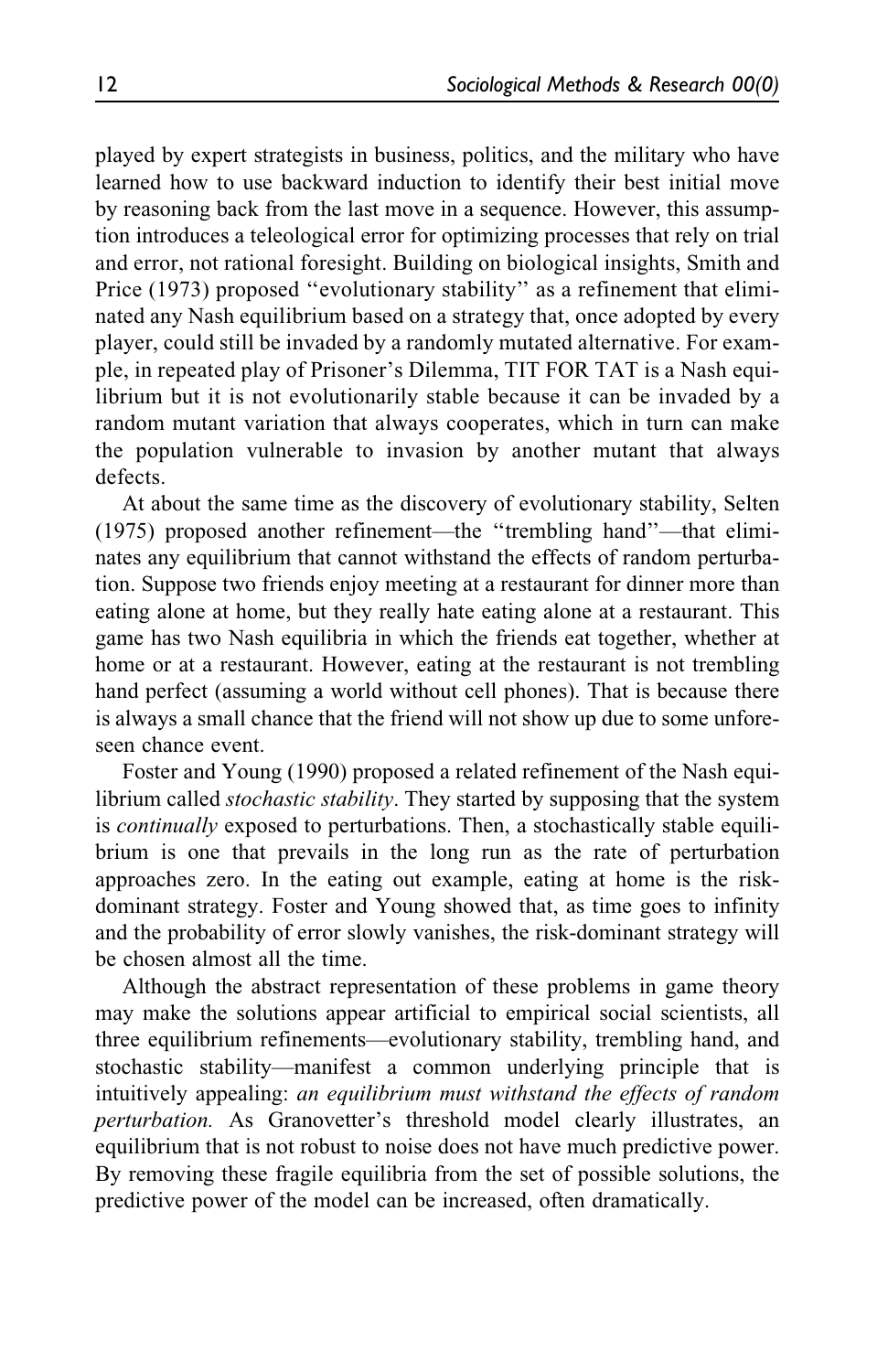#### Noise, Diversity, and Diffusion

We have seen how noise can increase (as well as decrease) efficiency, and increase (as well as decrease) predictability. We now turn to studies in which noise can increase (as well as decrease) diversity. In these models, people come to be more similar to their neighbors in a dynamic social network, either because they change their attributes to match their neighbors, change their neighbors to match their attributes, or both. We begin with studies of cultural assimilation, then turn to ethnic segregation, and conclude with models of diffusion.

#### Cultural Assimilation

The earlier discussion of noise and optimization called attention to a fundamental principle of evolution by natural selection—the need for random mutation to restore genetic diversity in the face of selection pressures that tend to reduce it. The diversifying effect of random variation is highly intuitive, yet it turns out that noise can also have the opposite effect—causing diversity to decline or completely disappear (Flache and Macy 2011).

This was demonstrated recently by Klemm et al. (2003a, 2003b; cf. De Sanctis and Galla 2009) in an article that extended Axelrod's (1997) earlier research on cultural assimilation. Axelrod's model addresses the paradox that cultural diversity is both persistent and precarious. Although Greig (2002) stresses the robustness of cultural minorities to the forces of assimilation, many others accept the more pessimistic outlook about the future of diversity expressed by the United Nations Educational, Scientific, and Cultural Organization (UNESCO) in a 2001 white paper. For example, there are about 6,800 languages worldwide, but about half that number are expected to become extinct (Crystal 2000). Axelrod investigated the dynamics of assimilation and diversity using agent-based models that combined two widely observed social mechanisms: homophily (the tendency to interact with similar others) and social influence (the tendency to become more similar to those with whom we interact). These processes imply a self-reinforcing dynamic that might be expected to drive populations toward cultural homogeneity. However, Axelrod showed that this is not necessarily the case, because of what Flache and Macy (2011) call ''a cultural analog of biological speciation.'' If two people are dissimilar on every salient cultural dimension, Axelrod argues, they can no longer interact, analogously to the inability of sexually reproducing organisms with a common ancestor to mate once they differentiate beyond a critical threshold. As a consequence, homophily and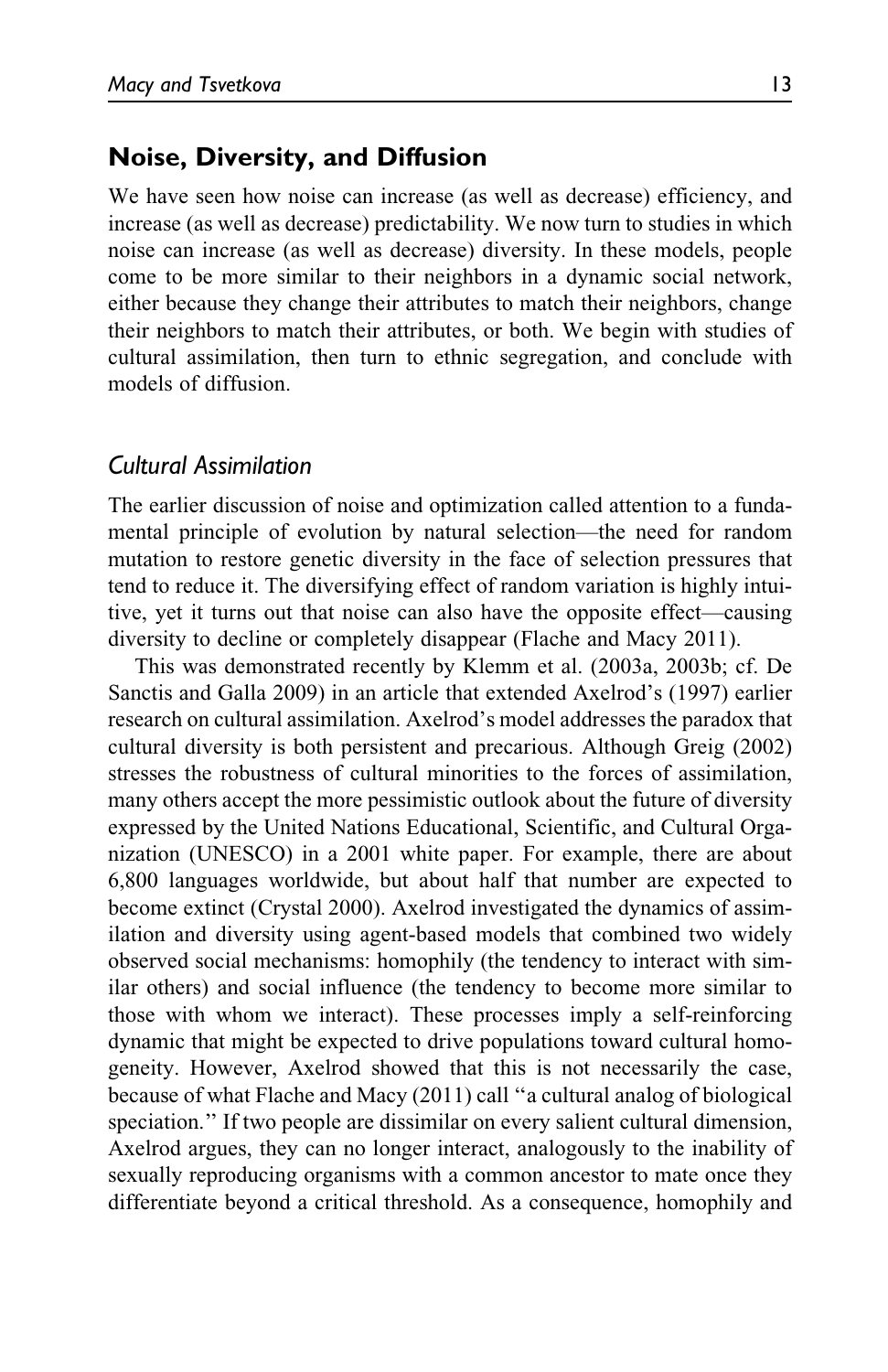social influence can ''speciate'' stable cultural regions that are protected from assimilation. In short, the same process that generates local convergence also preserves diversity at the global level.

Although Axelrod's explanation is elegant and compelling, it turns out to depend decisively on a deterministic assumption—that cultural traits are not susceptible to random mutation. Klemm and collaborators (2003a, 2003b; cf. De Sanctis and Galla 2009) introduced the empirically more plausible possibility for random perturbation of cultural traits. Their model confirms what intuition would suggest—that random mutation increases local diversity. However, the increase in local heterogeneity can cause the collapse of cultural diversity at the global level. To see why, consider a simple case of a perfectly polarized population composed of two groups whose members are identical in every respect to other in-group members and exactly the opposite of every member in the out-group. This situation precludes cultural contact and influence between the groups that might otherwise lead to mutual assimilation. In other words, the polarized population is an equilibrium. However, as noted in the discussion of predictability, a deterministic equilibrium can be extremely brittle to random perturbation. Small amounts of cultural noise can create the common ground that makes interaction possible across otherwise impermeable cultural boundaries. This interaction, in turn, reduces remaining differences, leading to even more interaction. ''Thus, formerly dissimilar neighbors become increasingly similar until no differences remain and a new cultural boundary forms around a larger region. Eventually this boundary too will be breached by a perturbation that creates a common trait between otherwise dissimilar neighbors, and so on, until no differences remain'' (Flache and Macy 2011:972–973).

If the mutation rate is sufficiently high, the resulting cultural turbulence precludes the formation of stable cultural regions, a pattern Centola et al. (2007:918) characterize as ''cultural anomie'' to indicate the absence of conformity to local conventions. As Flache and Macy note, cultural anomie should not be confused with diversity. ''The latter requires cultural convergence within internally homogenous regions that differ from one another sufficiently that they maintain their distinctiveness over time. Anomie means distinct regions cannot coalesce, due to the evanescence of individuals who differentiate themselves from one another more than they are attracted to one another'' (Flache and Macy 2011:973).

In short, noise attacks diversity from two sides, according to Flache and Macy. If the noise rate is sufficiently low, perturbations breach the boundaries between cultural regions, promoting assimilation. If the rate is sufficiently high, perturbations preclude local convergence. Thus, cultural diversity is only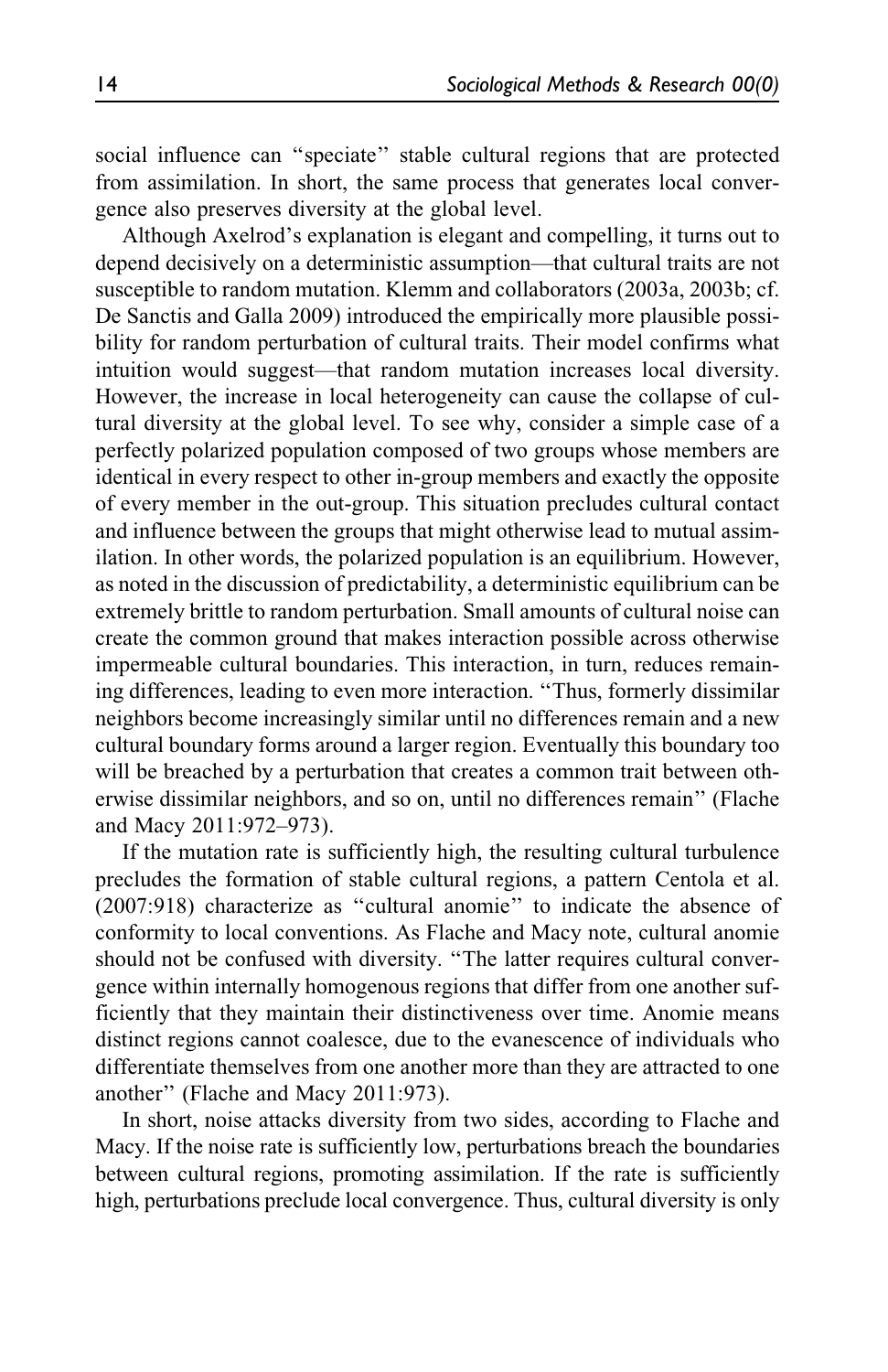viable within a narrow window of perturbation rates that closes asymptotically as population size increases (Flache and Macy 2011).

#### Ethnic Segregation

The effects of noise on cultural differentiation have also been investigated in the context of ethnic segregation of residential networks. In a seminal article in the Journal of Mathematical Sociology, Schelling (1971) showed how a tipping process can lead to complete segregation even in populations that are highly tolerant of ethnic diversity. However, like Granovetter and Axelrod, Schelling assumed that decision making was based on a deterministic threshold function. So long as the proportion of coethnic neighbors is below a critical threshold, no one ever moves, and above the threshold, they never stay.

In a widely celebrated article, Bruch and Mare (2006) argued that Schelling's results were not robust: The tipping process at the population level was an artifact of Schelling's assumption of a tipping process at the individual level, such that individuals do not react to changes in the ethnic composition of their neighborhoods except at a single threshold, such as 50 percent coethnic neighbors. Bruch and Mare's model captures the more empirically plausible assumption that people are far more sensitive to small changes in the ethnic composition of their neighborhood than Schelling assumed. When the authors replaced Schelling's threshold function with a continuous function, segregation largely disappeared. More precisely, segregation levels were lower in a population that notices every additional out-group neighbor, compared to a population that tolerates ethnic diversity up to a critical threshold.

This highly counterintuitive discovery led van de Rijt, Siegel, and Macy (2009) to carefully replicate Bruch and Mare's model. However, they found the opposite of what Bruch and Mare had reported, and Bruch and Mare (2009) eventually acknowledged that their original finding was an artifact of a coding error. Using a model identical to Bruch and Mare's, but without the ''bug,'' van de Rijt et al. found that sensitivity to small changes in ethnic composition generally leads to more segregation, not less. The lower levels of segregation that Bruch and Mare report are caused by the additional assumption that the decision whether to move is highly random. In Schelling's model, decisions to move are completely determined by ethnic composition of the neighborhood. At the other extreme, Bruch and Mare assumed that decisions are heavily influenced by chance. It is this high level of noise, not the sensitivity to ethnic composition, that causes segregation to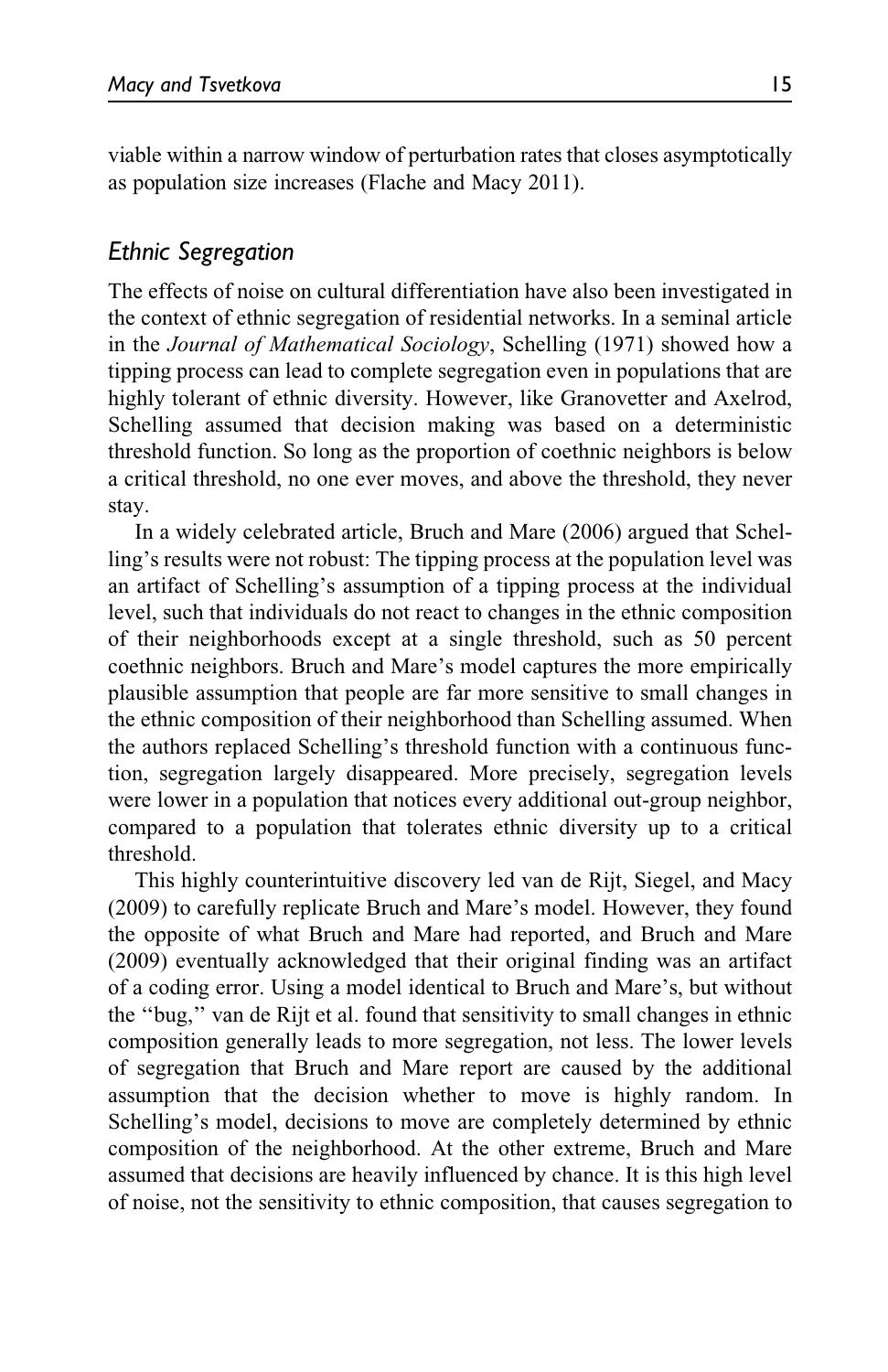decline. Even a population of racists will tend to integrate if the level of random mixing is sufficiently high. By examining the full range of noise levels, from purely deterministic to purely random, van de Rijt et al. found that the effects of noise are amplified by sensitivity to ethnic composition. When people notice every additional out-group neighbor, random moves can trigger ''error cascades'' whose logic is identical to the tipping process revealed by Schelling. Just as a single decision to move out of a neighborhood with too many out-group neighbors can precipitate a cascade of ''white flight,'' a random move into a neighborhood with too many out-group neighbors can trigger an error cascade that leads to ethnic integration. Sensitivity to small changes in ethnic composition can promote cascades in both directions toward segregation when cascades are triggered by nonrandom decisions to leave a changing neighborhood, and toward integration when cascades are triggered by random decisions to move in. Thus, as the noise level increases, it becomes possible for error cascades to integrate members of an intolerant population, whose dissatisfaction with their current location increases with each additional out-group neighbor. Paradoxically, van de Rijt et al. showed how these cascades may be less likely in a tolerant population that is largely indifferent to small changes in ethnic composition.

#### Diffusion of Innovation

Random moves on a residential lattice, as modeled by Bruch and Mare and by van de Rijt et al., can also be modeled as a dynamic network in which ties between neighbors are randomly formed and broken. Random ties facilitate contact between otherwise distant clusters, which affects not only the dynamics of cultural assimilation and ethnic segregation but also the spread of disease, information, fads, fashions, and social movements.

The importance of these network bridges is illustrated in one of the mostcited articles in sociology—Granovetter's (1973) study of the ''strength of weak ties.'' According to Granovetter, compared to ties between close friends, ties between acquaintances tend to involve lower trust, less frequent interaction, and weaker commitment. However, the strength of these weak ties is that they tend to bridge between network clusters, in contrast to the strong ties that interconnect a cluster of close friends. These bridges provide distant regions of a social network with access to information, which facilitates diffusion, promotes social integration, and explains the famously observed ''six degrees of separation'' between any two randomly chosen people on the planet. But how can this ''small world'' be reconciled with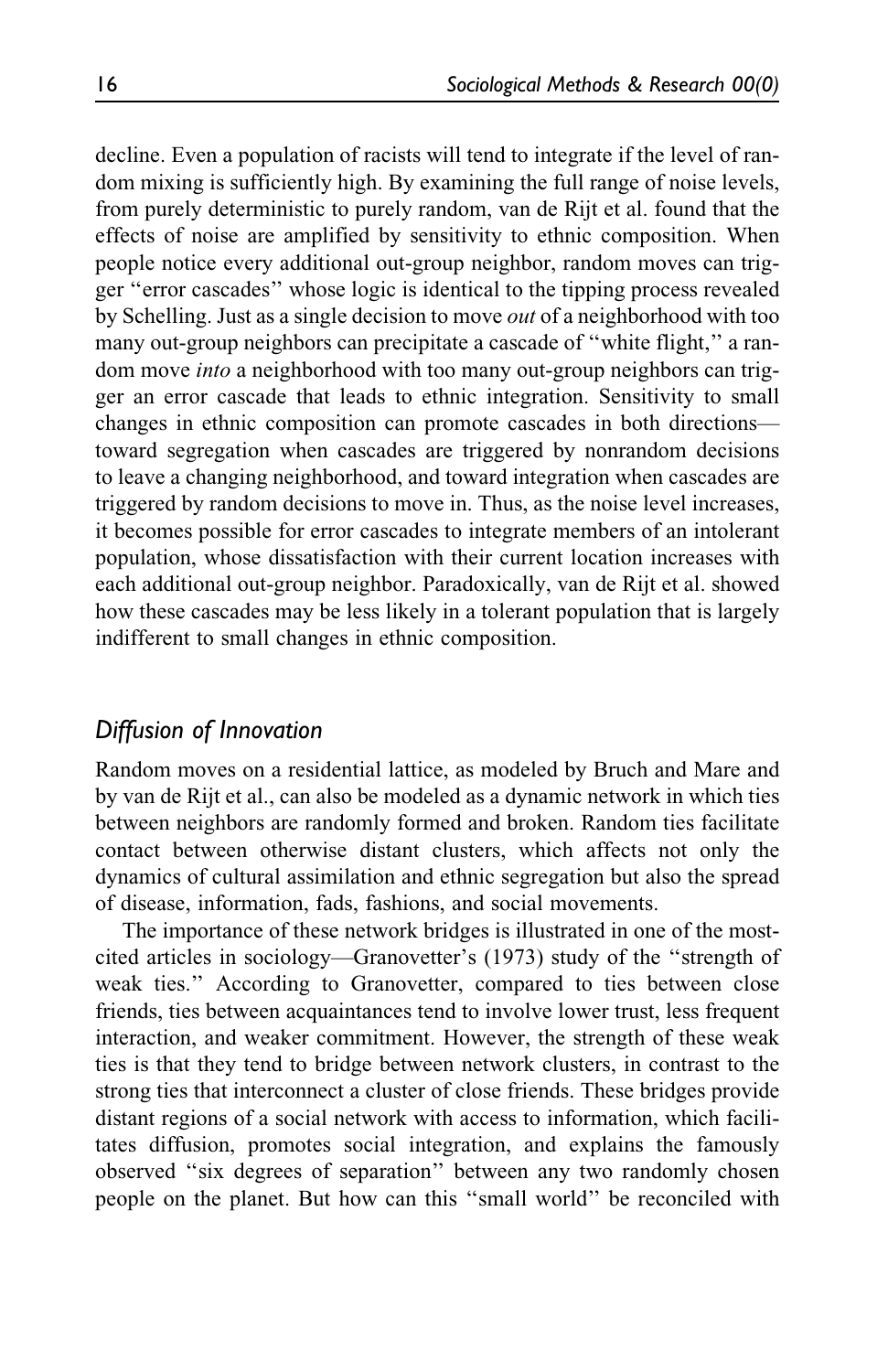evidence that social networks are highly clustered, such that most people are embedded in a tightly knit ''small circle of friends?''

The answer was discovered by Watts and Strogatz (1998; Watts 1999). They began with a highly clustered network and then introduced structural noise by replacing a randomly selected tie with a tie to a randomly chosen node. They then measured the time required for a contagion (e.g., a biological or cultural virus) to spread from one node to the entire network of connected nodes. As expected, with no random rewiring, contagions spread much more slowly than in a network in which every tie was random. The surprise was what happens in a ''small world'' network—one that remains highly clustered because only about 1 tie in 10 has been randomly perturbed. Watts and Strogatz found that contagions spread nearly as fast as in a completely random network. In other words, small amounts of randomness in the structure of a highly clustered network can significantly accelerate the spread of contagions that readily transfer from one individual to another, such as a contagious pathogen, news about a job opening, a viral rumor, or a catchy phrase.

This ''small world'' effect could be taken to suggest that it is relational randomness, and not the tightly patterned relations among close friends, that forms the ''glue'' connecting the social world. However, a follow-up study by Centola and Macy (2007) showed that network noise can also have an effect that is the opposite of what Watts and Strogatz discovered. In their small-world experiment, Watts and Strogatz assumed that contagions have a threshold of one, meaning that the contagion can spread through contact with a single infected neighbor. However, Centola and Macy remind us that many social contagions have thresholds greater than one. For example, hearing the same news from two or more friends is redundant, but hearing the same advice from two or more friends is reinforcing. The same is true for adopting a costly innovation, joining a risky social movement, or participating in a controversial practice such as using contraceptives in a deeply religious community. For these social contagions, the larger the number of others who have already adopted the behavior, the greater the sense of confidence and legitimacy conveyed to their network neighbors.

Centola and Macy (2007) began by replicating the original Watts and Strogatz experimental setup, randomly perturbing the structure of a highly clustered network, and observing the rate of propagation. They then repeated the contagion experiment, except that they increased the threshold of adoption from one infected neighbor (which they term a ''simple contagion'') to two or more (a ''complex contagion''). Not only did random rewiring not accelerate diffusion, it completely prevented complex contagions from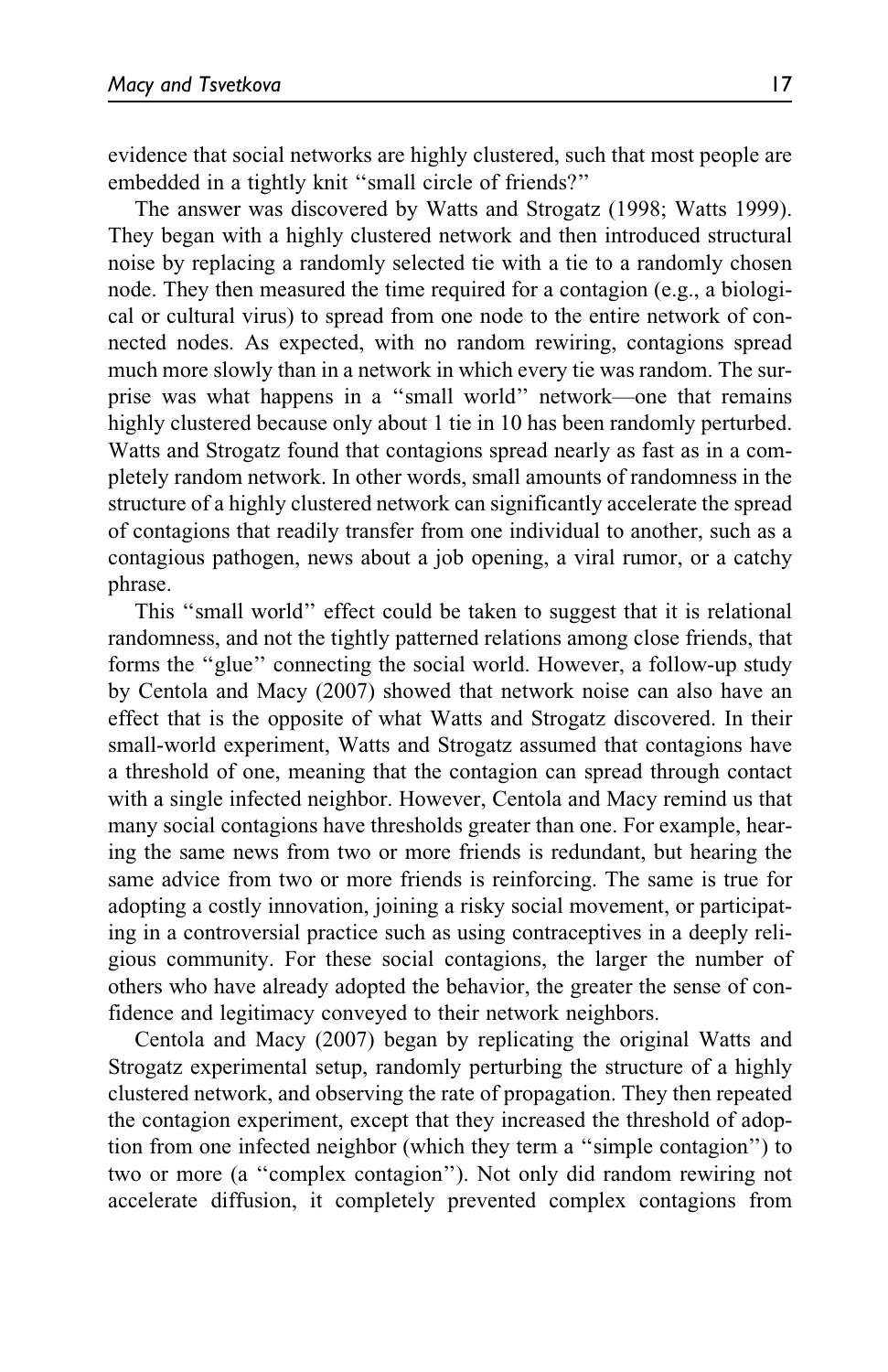spreading. While simple contagions like information or disease benefit from random ties, the spread of complex contagions requires the redundant structure found in local clusters, which random rewiring erodes. Just as a small amount of network noise allows simple contagions to attain the maximum possible rate of propagation, it takes only a small amount of random rewiring to preclude the takeoff of a complex contagion.

## Conclusion

Social scientists typically regard noise as a residual category—the unexplained variance in a linear model or the random disturbance of a systematic pattern. Accordingly, noise can appear to be nothing more than a meaningless or irrelevant behavior that obscures the underlying causal mechanisms in social life and can therefore be safely removed in order to more accurately identify and measure the object of inquiry.

Nevertheless, recent decades have witnessed increasing awareness of the explanatory importance of random error in social interactions. Our review of these studies showed how small perturbations to behavioral rules or local structure can lead to dramatic changes in the dynamics and the equilibria of a social system. In complex systems of interdependent action, mistakes can get amplified. A single error can trigger a cascade of behavioral changes or a migration into a new solution space and thus steer the dynamics in an entirely new and unexpected direction. Contrary to widely held assumptions, the studies we reviewed demonstrate that, under certain conditions, random perturbations can have highly paradoxical effects, making outcomes more efficient, more predictable, and less diverse:

- Noise can disturb a local equilibrium that is globally suboptimal, leading to a collectively preferred outcome.
- Eliminating fragile equilibria reduces the size of the solution set, making outcomes more predictable.
- While noise increases local heterogeneity, this can in turn facilitate social interactions that reduce global diversity.
- While random mobility can reduce neighborhood ethnic segregation by triggering ''error cascades,'' these cascades are more likely in an ethnically sensitive population than in one where people are more tolerant of ethnic diversity.
- $\bullet$  A few random ties can shrink our world for the spread of information and disease, but these weak ties are not conducive to the early spread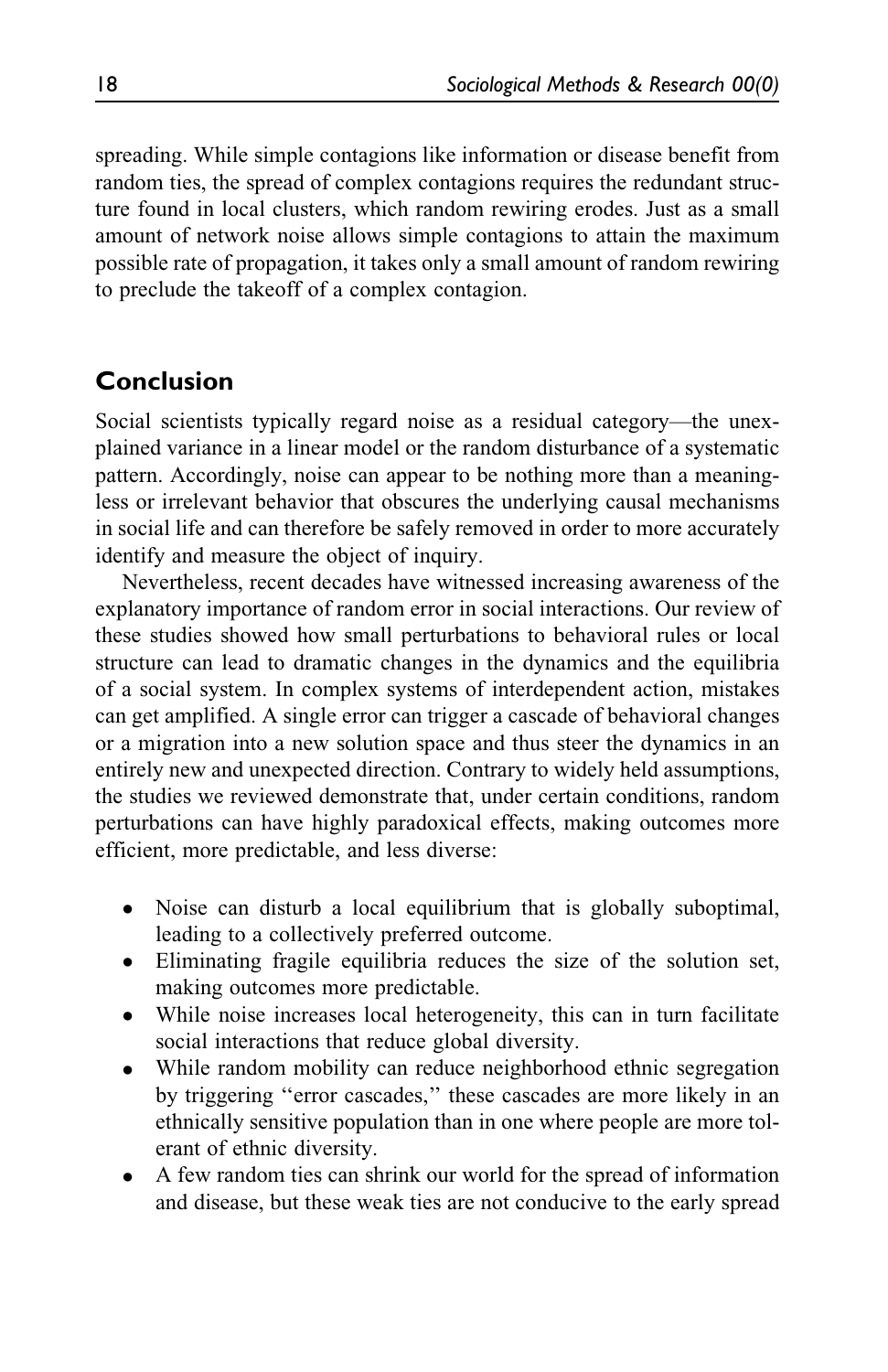of social contagions such as controversial beliefs or high-risk collective behaviors.

The take-home message from these studies is that deterministic models that assume away noise should be approached with caution. If the predictions of a deterministic model are not robust to noise, they may conceal important dynamics, especially in multidimensional nonlinear systems. Noise can have highly counterintuitive effects that are difficult to recognize in models expressed in natural language. Game theoretic and ABC models have proved highly useful in the effort to reveal, identify, and analyze effects that often defy intuition. Nonetheless, a formal model in which individual behavior is completely determined, flawlessly executed, entirely knowable, and perfectly predictable is not only empirically implausible, it can also be highly misleading.

#### Acknowledgment

The authors wish to acknowledge the contributions of Michael Mäs, Andreas Flache, Dirk Helbing, and members of the Social Dynamics Laboratory at Cornell.

#### Declaration of Conflicting Interests

The author(s) declared no potential conflicts of interest with respect to the research, authorship, and/or publication of this article.

#### Funding

The author(s) disclosed receipt of the following financial support for the research, authorship, and/or publication of this article: This article was prepared while the authors were supported by grant SES 1260348 from the U.S. National Science Foundation.

#### **Note**

1. While all random events are unpredictable even when the probability is known, unpredictable events are not necessarily random. For example, an observer who does not know the encryption key is unable to predict the next value in a nonrandom sequence of encrypted numbers.

#### References

Axelrod, R. 1984. The Evolution of Cooperation. New York: Basic Books.

Axelrod, R. 1997. ''The Dissemination of Culture: A Model with Local Convergence and Global Polarization.'' Journal of Conflict Resolution 41:203-26.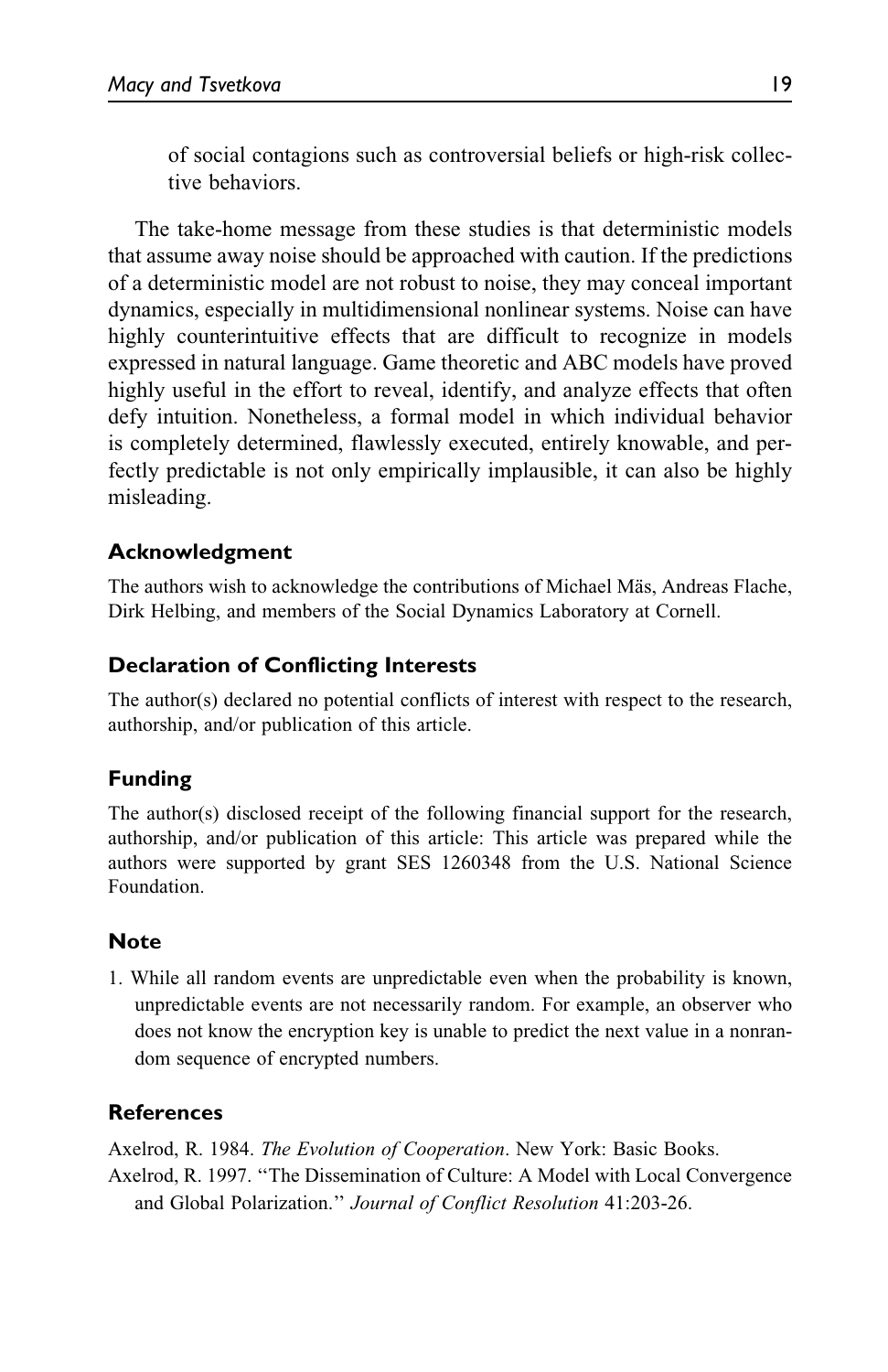- Axelrod, R., and D. Dion. 1988. "The Further Evolution of Cooperation." Science 242:1385-90.
- Axelrod, R., and W. D. Hamilton. 1981. "The Evolution of Cooperation." Science 211:1390-96.
- Bendor, J., R. Kramer, and P. Swistak. 1996. ''Cooperation under Uncertainty: What is New, What is True, and What is Important." American Sociological Review 61: 333-38.
- Binmore, K., and L. Samuelson. 1994. ''An Economist's Perspective on the Evolution of Norms.'' The Journal of Institutional and Theoretical Economics 150: 45-63.
- Bruch, E. E., and R. D. Mare. 2006. ''Neighborhood Choice and Neighborhood Change.'' American Journal of Sociology 112:667-709.
- Bruch, E. E., and R. D. Mare. 2009. ''Preferences and Pathways to Segregation: Reply to Van de Rijt, Siegel, and Macy.'' American Journal of Sociology 114: 1181-98.
- Centola, D., J. C. González-Avella, V.M. Eguíluz, and M. San Miguel. 2007. "Homophily, Cultural Drift, and the Co-evolution of Cultural Groups.'' Journal of Conflict Resolution 51:905-29.
- Centola, D., and M. W. Macy. 2007. ''Complex Contagions and the Weakness of Long Ties.'' American Journal of Sociology 113:702-34.
- Chiappori, P. A., S. Levitt, and T. Groseclose. 2002. ''Testing Mixed-strategy Equilibria When Players are Heterogeneous: The Case of Penalty Kicks in Soccer.'' American Economic Review 92:1138-51.
- Clark, W. A. V. 1991. ''Residential Preferences and Neighborhood Racial Segregation: A Test of the Schelling Segregation Model.'' Demography 28:1.
- Crystal, D. 2000. Language Death. Cambridge, England: Cambridge University Press.
- De Sanctis, L., and T. Galla. 2009. ''Effects of Noise and Confidence Thresholds in Nominal and Metric Axelrod Dynamics of Social Influence.'' Physical Review E 79:046108.
- Flache, A., and M. W. Macy. 2011. ''Local Convergence and Global Diversity: From Interpersonal to Social Influence.'' Journal of Conflict Resolution 55:970-995.
- Foster, D., and P. Young. 1990. ''Stochastic Evolutionary Game Dynamics.'' Theoretical Population Biology 38:219-32.
- Granovetter, M. 1973. ''The Strength of Weak Ties.'' American Journal of Sociology 78:1360-80.
- Granovetter, M. 1978. ''Threshold Models of Collective Behavior.'' American Journal of Sociology 83:1420-43.
- Greig, J. M. 2002. ''The End of Geography? Globalization, Communications, and Culture in the International System.'' Journal of Conflict Resolution 46:225-43.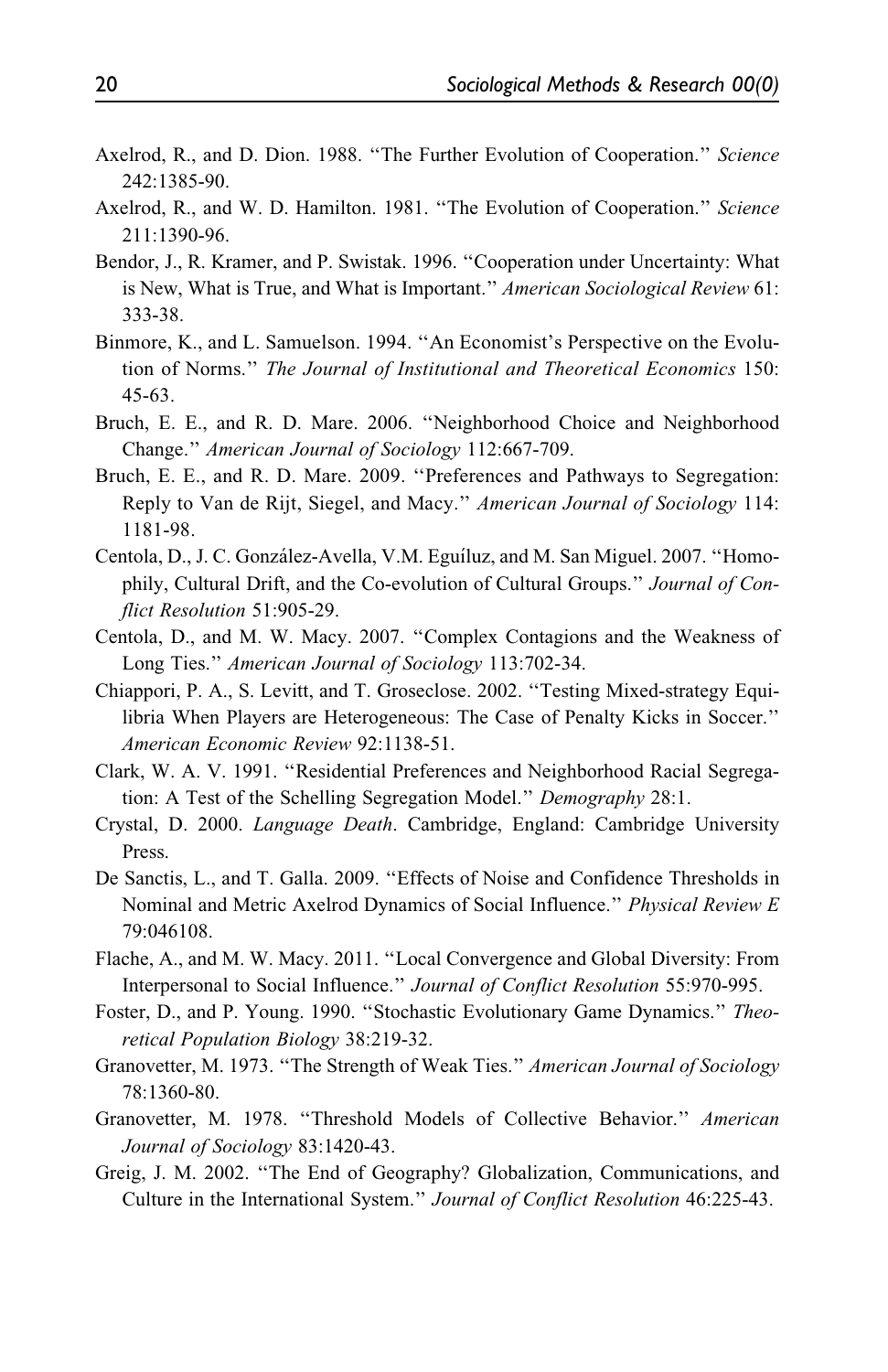- He, Z-.L., and P-.K. Wong. 2004. ''Exploration vs. Exploitation: An Empirical Test of the Ambidexterity Hypothesis.'' Organization Science 15:481-94.
- Helbing, D. 2010. "The Future of Social Experimenting." Proceedings of the National Academy of Sciences 107:5265-66.
- Helbing, D., M. Treiber, and N. J. Saam. 2005. ''Analytical Investigation of Innovation Dynamics Considering Stochasticity in the Evaluation of Fitness.'' Physical Review E 71:067101.
- Helbing, D., and W. Yu. 2009. ''The Outbreak of Cooperation among Success-driven Individuals under Noisy Conditions.'' Proceedings of the National Academy of Sciences 106:3680-85.
- Klemm, K., V. M. Eguíluz, R. Toral, and M. San Miguel. 2003a. "Global Culture: A Noise-induced Transition in Finite Systems." Physical Review E 67: 045101.
- Klemm, K., V. M. Eguíluz, R. Toral, and M. San Miguel. 2003b. "Nonequilibrium Transitions in Complex Networks: A Model of Social Interaction.'' Physical Review E 67:026120.
- Kollock, P. 1993. '''An Eye for an Eye Leaves Everyone Blind': Cooperation and Accounting Systems.'' American Sociological Review 58:768-86.
- Lazer, D., and A. Friedman. 2007. ''The Network Structure of Exploration and Exploitation.'' Administrative Science Quarterly 52:667-94.
- Macy, M. W. 1995. ''PAVLOV and the Evolution of Cooperation: An Experimental Test.'' Social Psychology Quarterly 58:74-87.
- March, J. G. 1991. ''Exploration and Exploitation in Organizational Learning.'' Organization Science 2:71-87.
- Mäs, M., A. Flache, and D. Helbing. 2010. "Individualization as Driving Force of Clustering Phenomena in Humans.'' PLoS Computational Biology 6:e1000959.
- McFadden, D. 1973. ''Conditional Logit Analysis of Qualitative Choice Behavior.'' Pp. 105-42 in Fronitiers in Econometrics, edited by P. Zarembka. New York: Academic.
- Miller, K. D., M. Zhao, and R. D. Calantone. 2006. ''Adding Interpersonal Learning and Tacit Knowledge to March's Exploration-Exploitation Model.'' Academy of Management Journal 49:709-22.
- Molander, P. 1985. ''The Optimal Level of Generosity in a Selfish, Uncertain Environment. Journal of Conflict Resolution 29:611-18.
- Montanari, A., and A. Saberi. 2010. ''The Spread of Innovations in Social Networks.'' Proceedings of the National Academy of Sciences 107:20196-201.
- Oliver, P. E., and G. Marwell. 1988. ''The Paradox of Group Size in Collective Action: A Theory of the Critical Mass. II.'' American Sociological Review 53:1-8.
- Pineda, M., R. Toral, and E. Hernández-García. 2009. "Noisy Continuous-opinion Dynamics.'' Journal of Statistical Mechanics 2009:P08001.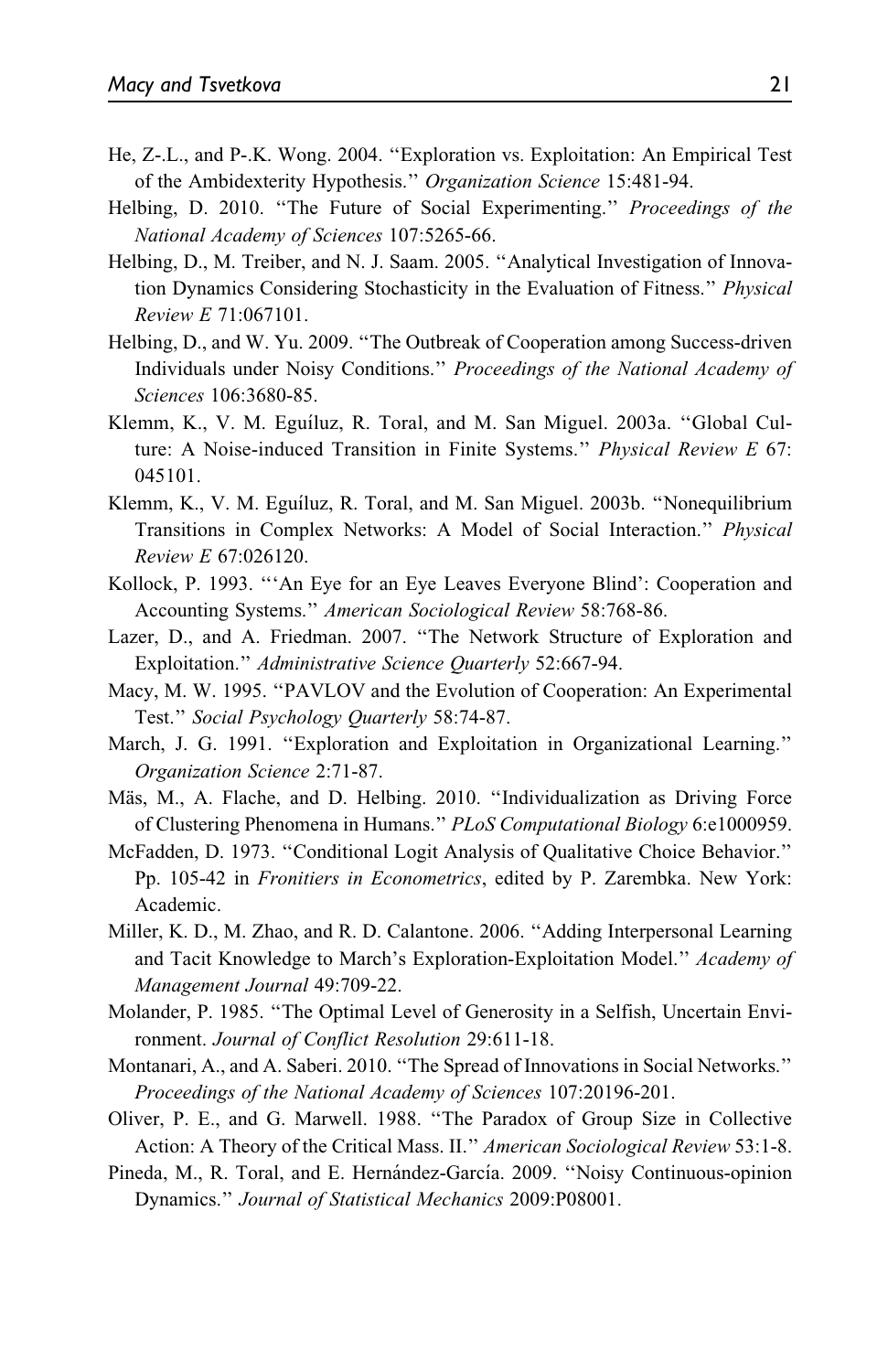- Prigogine, I. 1976. ''Order through Fluctuations: Self-organization and Social System.'' Pp. 93-130 in Evolution and Consciousness: Human Systems in Transition, edited by E. Jantsch and C. H. Waddington. MA: Addison-Wesley.
- Reeves, E. B., and T. C. Pitts. 1996. ''Cooperative Strategies in Low-noise Environments.'' American Sociological Review 61:338-41.
- Ruoff, G., and G. Schneider. 2006. ''Segregation in the Classroom.'' Rationality & Society 18:95-117.
- Schelling, T. C. 1971. ''Dynamic Models of Segregation.'' The Journal of Mathematical Sociology 1:143.
- Selten, R. 1975. ''Reexamination of the Perfectness Concept for Equilibrium Points in Extensive Games.'' International Journal of Game Theory 4:25-55.
- Seymour, R. M. 2000. ''Stationary Distributions of Noisy Replicator Dynamics in the Ultimatum Game.'' The Journal of Mathematical Sociology 24:193-243.
- Signorino, C. S. 1996. ''Simulating International Cooperation under Uncertainty: The Effects of Symmetric and Asymmetric Noise. Journal of Conflict Resolution 40: 152-205.
- Smith, M. J., and G. R. Price. 1973. "The Logic of Animal Conflict." Nature 246: 15-18.
- Spall, J. C. 2003. Introduction to Stochastic Search and Optimization. Hoboken, NJ: John Wiley.
- Strang, D., and M. C. Still. 2004. "In Search of the élite: Revising a Model of Adaptive Emulation with Evidence from Benchmarking Team.'' Industrial and Corporate Change 13:309-33.
- UNESCO (United Nations Educational, Scientific, and Cultural Organization). 2001. Universal Declaration on Cultural Diversity. Adopted by the 31st Session of the General Conference of UNESCO, Paris, November 2, 2001. Accessed on October 16, 2013. [http://unesdoc.unesco.org/images/0012/001271/127160m.pdf.](http://unesdoc.unesco.org/images/0012/001271/127160m.pdf)
- Valente, T. W. 1996. ''Social Network Thresholds in the Diffusion of Innovations. Social Networks 18:69-89.
- van de Rijt, A., and M. W. Macy. 2009. ''The Problem of Order: Self-interest or Autonomy?'' Advances in Group Processes 26:25-51.
- van de Rijt, A., D. Siegel, and M. W. Macy. 2009. ''Neighborhood Chance and Neighborhood Change: A Comment on Bruch and Mare.'' American Journal of Sociology 114:1166-80.
- Watts, D. J. 1999. "Networks, Dynamics, and the Small–world Phenomenon." American Journal of Sociology 105:493-527.
- Watts, D. J., and S. H. Strogatz. 1998. ''Collective Dynamics of 'Small-world' Networks.'' Nature 393:440.
- Willer, R., K. Kuwabara, and M. W. Macy. 2009. ''The False Enforcement of Unpopular Norms.'' American Journal of Sociology 115:451-90.